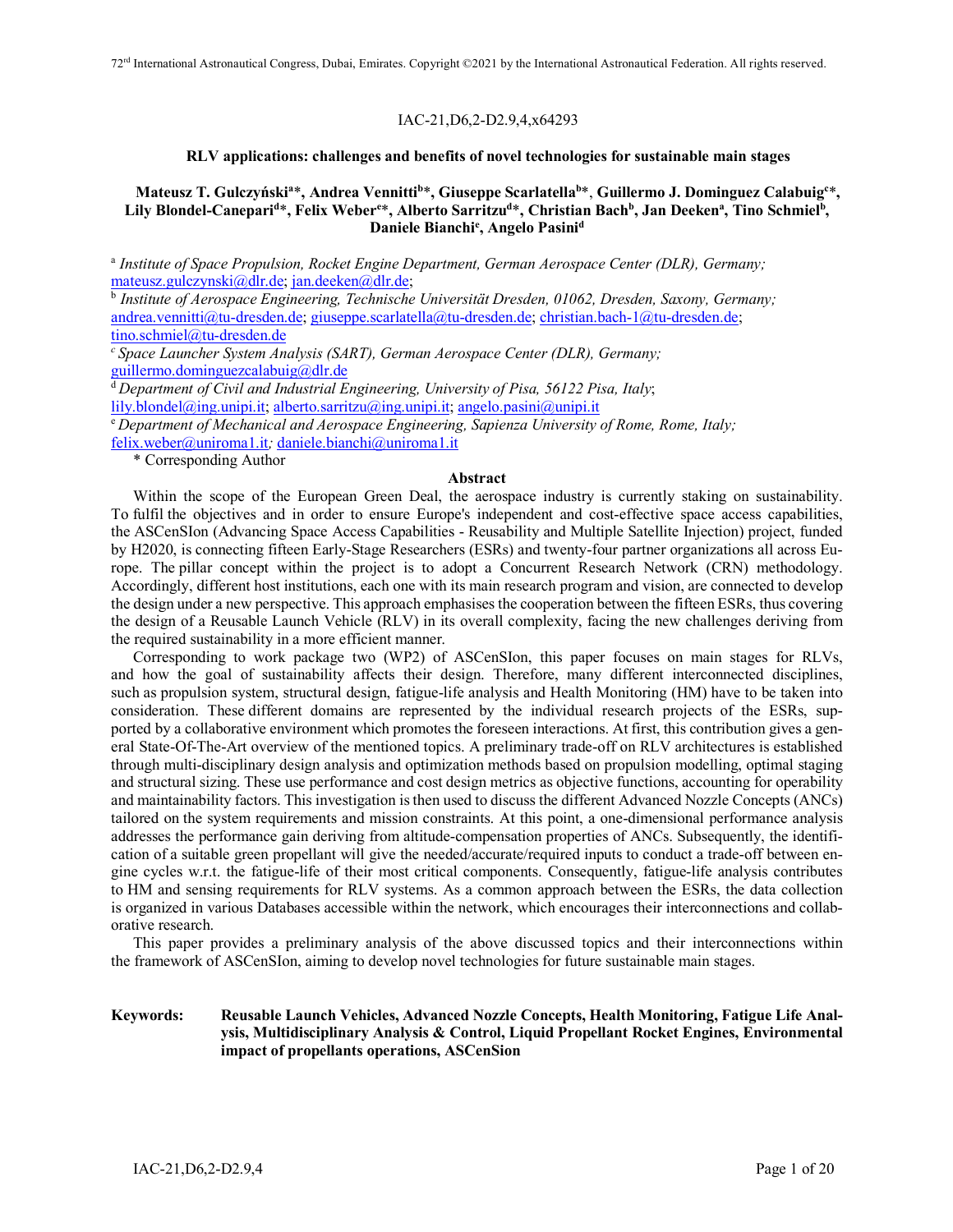## I. **INTRODUCTION**

The reusability of launch vehicles is a major keystone for the development of a fully sustainable space access sector. This has been pursued since the advent of the space era, and most notably since the Presidents Science Advisory Committee (PSAC) released a report in 1967 on the post-Apollo space flight future with recommendations to reuse major elements of space launch systems to lower the costs of launching humans into space [1], eventually leading to development of the partially reusable Space Transportation System. Recently, the attempts are on the way to develop fully reusable stages – as with Starship and Super Heavy Booster by SpaceX. Also in Europe various concepts are being developed [2]. In the context of the increasingly growing interest in advancement and evolution of a fully reusable main stages, the ASCenSIon consortium developed a programme that focuses on several specific areas of cutting-edge space access research, with particular focus on propulsion technologies and their reusability, but accounting also for the aero-thermo-dynamics of reentry and safe disposal. More than providing design concepts, the network aims to identify and advance critical technologies, to prove the feasibility of these concepts. The development of the liquid propellant rocket engines (LPREs), suitable for reusability, is the key aspect here. In order to create a sustainable system with reusability capacity of minimum 10 missions [7], the multidisciplinary approach must be undertaken already at the early phase of the engine's mission lifecycle design and assessment. The main technical challenges, which shall be tackled when designing such a system, include:

- efficient engine maintenance to avoid loss of performance, efficient engine maintenance has to be executed over a short period of time while incorporating multiple system control entry [8];
- implementation of the HM sensing and processing system for fault diagnosis or prognosis;
- introduction of the well-structured methods for evaluation of the crucial sub-components' remaining useful life – especially on the account of degradation due to e.g. turbine blades erosion, combustion chamber thermal ratcheting effects or thrust chamber plastic deformation in the course of repeated operations [9] [10];

The amelioration of the above-mentioned elements for improved main stages, suitable for reusable launch vehicles (RLV) application, will benefit not only from more economically favorable model for the future liquid rocket engines (21-40% expected savings from current prices based on the reusability model of Falcon 9 [29]), but will also result in the consolidation of the "green" approach towards rocketry design through: "longer lasting products that can be repaired, recycled and re-used", "cleaner energy and cutting-edge clean technological innovation", as well as "fresh air, clean water and biodiversity" (in accordance with European Green Deal postulates) [11].

Within this paper, we present the analysis of the principal challenges and benefits of the sustainable main stages for RLV applications, focusing on aspects such as:

- (Section A) Impact of reusability on system requirements. In this section the impact of reusability on system requirements is presented. Moreover, a detailed overview on requirements for the propulsion system, with particular attention to the engine and the fatigue life of its components are discussed.
- (Section B) RLV concepts addressing the Advanced Nozzle Concepts (ANCs) tailored to system requirements and mission constrains. Starting with the Plug nozzle, a general discussion of these ANCs is presented, based on literature studies and previous work conducted by Sapienza University. The main focus is put to comparatives between different nozzle architectures and the governing operative modes w.r.t. efficiency. On the basis of this investigation, main system requirements can be derived. Subsequently, one-dimensional performance analysis addressing the performance gain due to altitude compensation properties of ANCs is presented.
- (Section C) The fatigue life analysis with health monitoring (HM) and sensing requirements for RLV systems. Firstly, the concept of fatigue life analysis, looking at the requirements introduced by this discipline is demonstrated. Subsequently the Health Monitoring is presented and a discussion leading to the definition of which can be the best architectural and methodological solution for accomplishing fatigue life analysis task is promoted. Accordingly, a brief overview about architectural sensing requirements is presented.
- (Section D) Environmental impact of propellants choice on RLV lifecycle and the launchers main Ground Operations and Working Operations Aspects are discussed from a sustainability point of view.

The paper is structured in the following way: after introducing the RLV architecture in the context of system design and cost (point II), we present more detailed RLV concepts as a part of various subsystems (point III) and explanation of the main requirements (section A to D). The conclusions and future outreach are presented in point IV.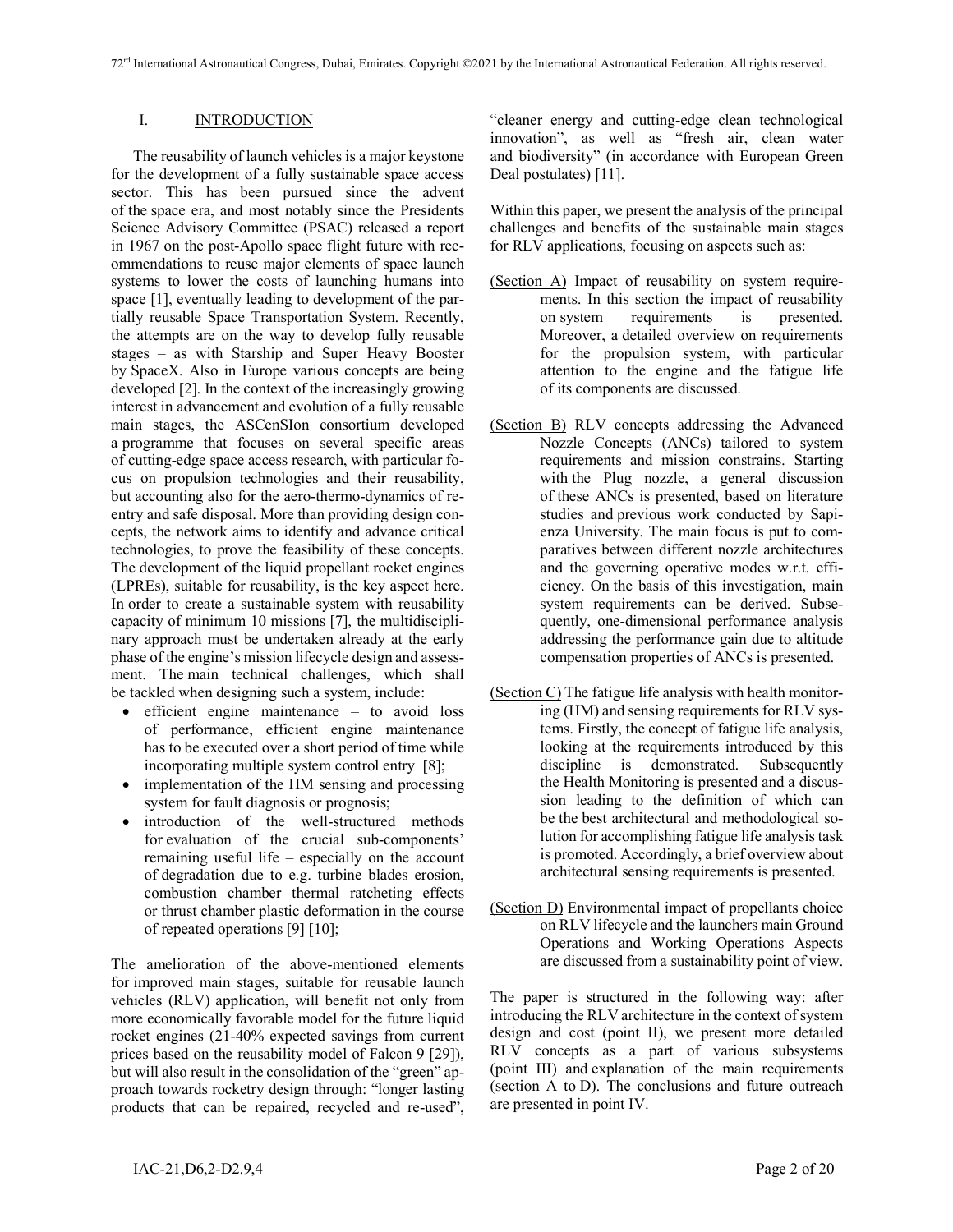# II. RLV ARCHITECTURE – SYSTEM DESIGN OVERVIEW

The launch vehicle market of today is becoming increasingly competitive with recent newcomers developing novel reusable launchers (e.g. SpaceX and Rocket Labs). Such competitiveness is redefining the foundations of the launch sector. Specifically, SpaceX has demonstrated the capabilities of ballistic reusable launchers with vertical take-off and vertical landing capabilities with the successful development and launch of Falcon 9. Although the launcher has demonstrated a high degree of reusability, there are other architecture options which could further decrease costs for access to space and increase its sustainability. This ranges from the use of different recovery strategies [12], methalox and hydrolox propulsion, and developing winged and airbreathing concepts. The established launch providers are responding with evolutionary redesigns of current expendable launch fleets to remain competitive, but eventually, innovation dynamics may lead to technological breakthroughs taking over [13]. To succeed with new ballistic reusable vehicles and other novel concepts, it is important to consider the functioning of early design phases, where the aerospace vehicle concept is being synthesised and several major design options are available. The challenge here is to further increase the level of knowledge available, while increasing the design freedom at later design phases, as seen in Figure 1.



*Figure 1 Progression of knowledge and design freedom on launch vehicle design and flexibility during a typical development phase and its challenges. The continuous lines indicate the current state of art in conceptual design, with knowledge on the system capabilities increasing as design progresses at the expense of design freedom. The dashed lines indicate the objective of increasing knowledge at early design stages while also increasing design flexibility. Adapted from [14]*

Several strategies and options exist to achieve these, from the use of concurrent engineering approaches, developing a philosophy to "design faster, better and cheaper", managing the risk variable directly, testing as early as possible in the design phase as possible, and automating and optimizing the design process. In early design, this later aspect may include parametric approaches and advanced Multi-disciplinary Design Analysis and Optimization (MDAO), which could also include uncertainty quantification. Different tools have been developed to achieve this [15], progressing from the early monolithic approaches as the Space Shuttle Synthesis Program (SSSP) [16], to increasingly modular and expandable approaches leveraging on MDAO and multi-fidelity techniques.

#### MDAO in RLV system studies

RLV early design system studies assess full launcher concepts considering various engineering disciplines as aerodynamics and structures. These can be assessed based on various metrics, from its payload performance to orbit to reliability or even cost effectiveness.

MDAO approaches can leverage on the various architectures and optimization strategies to design vehicles optimally, while automating the design process and accounting for the disciplinary trade-offs. The approach is key, given the emergence of highly integrated systems as blended winged body configurations, scramjets, spaceplanes and winged reusable launchers. This has been applied for the design of reusable launchers [17]- [20] and has shown that it can use high level of disciplinary fidelity for early design of expendable launchers [21] [22], while obtaining optimal solutions in acceptable computational time. A typical eXtended Design Structure Matrix (XDSM) [23] for a reusable launcher including major disciplines for the early preliminary design phases can be seen in Figure 2.

Within ASCenSIon, several challenges of MDAO are addressed and activities are being pursued to increase its state of knowledge, including:

- application of relatively high fidelity early preliminary design engineering methods within a MDAO framework, particularly advanced structural design methods based on shin thell theory for structural mass estimation;
- adaptation and integration of legacy tools and methods;
- comparisons between various monolithic and multilevel MDAO architectures with gradient based and global optimization techniques;
- inclusion of uncertainty in the design process;
- integration of additional design metrics for early design, such as reliability and sustainability-based considerations.

The first aspect was addressed for expendable launchers by F. Castellini et al [22], showing that high optimality could be attained while including advanced engineering methods as beam theory approximations for structural design and range safety considerations.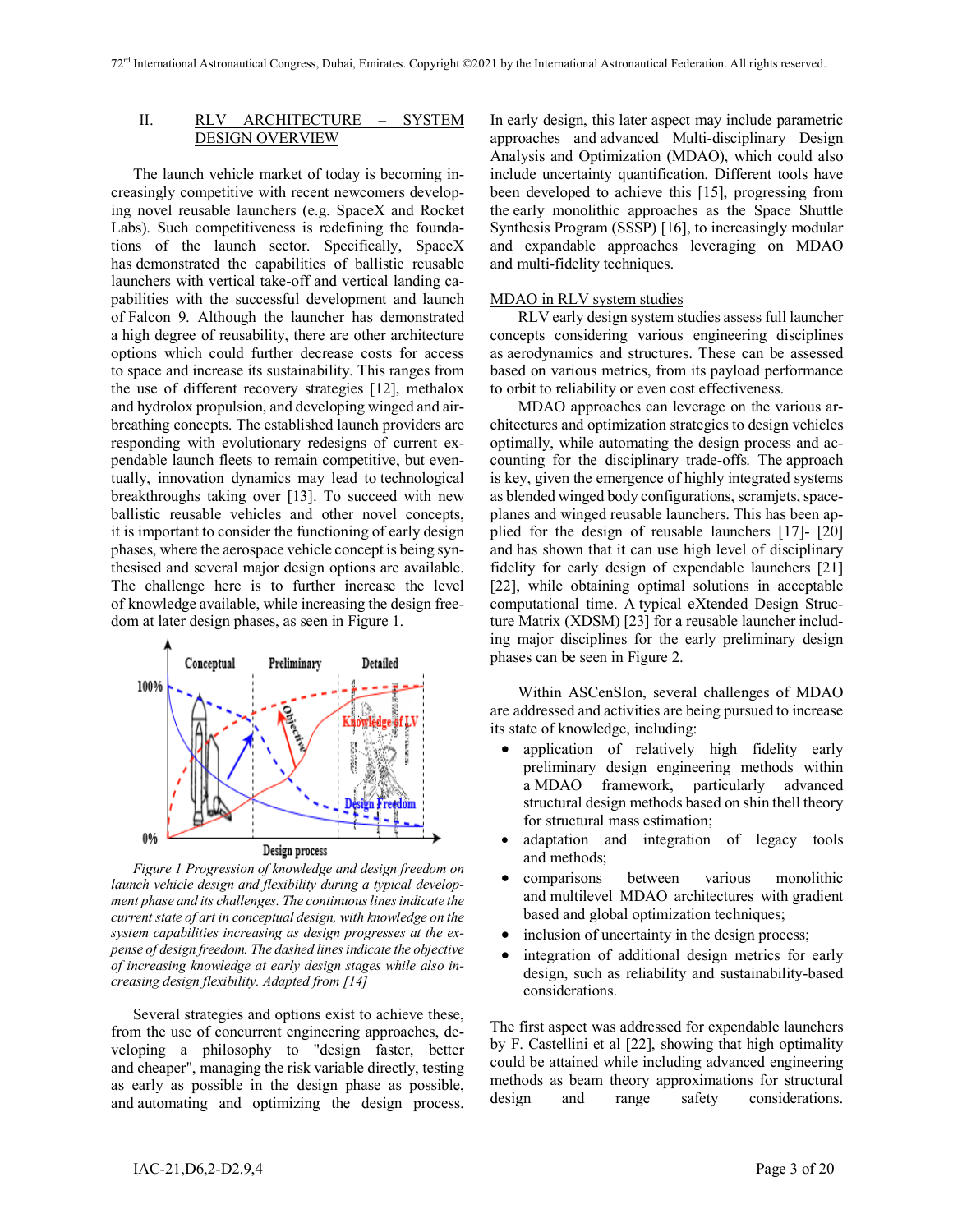

*Figure 2 MDAO eXtended Design Structure Matrix for a reusable launcher design process*

Within ASCenSIon, this is being studied within the context of reusable launchers. Particularly, advanced fast methods for structural design traditionally applied for expendable launchers [24] [25] and aircraft [26] are being expanded for reusable launchers and MDAO applicability.

The second aspect addresses the potential of monolithic optimization strategies leveraging on gradient based optimization for reusable launch vehicles. In addition, techniques to include uncertainty in the design process are also being reviewed. These allow to obtain robust and reliable configurations considering various sources of epistemic and aleatory uncertainty [27] [28]

Uncertainty based optimization has been applied to MDAO of reusable launchers [20], but challenges remain with the integration with legacy engineering tools and methods, and in the application of multi-fidelity strategies. The latest aspect considers additional design metrics for early design of reusable launchers which can allow for design for cost [29] [30], reliability [31] or even sustainability considerations considering its life cycle [32] and atmospheric impact [33], as done in the aircraft design community [34] [35]. These can support larger trade studies while enabling optimal early designs [36]. In F. Castellini et al [22], reliability and mission success considerations were included in the early design phase of expendable launchers and in [37] for the design of a SSTO hypersonic airbreathing vehicle.

III. PRESENTATION OF THE RLV ARCHI-**TECTURE** 

# **Section A Impact of Reusability on Propulsion System requirements**

The reusability concept comes with additional system requirements, depending on vehicle mission profile (recovery and re-start modes). In case of a boost-back (or toss-back), they should overcome all the challenges that come from the supersonic re-entry and landing manoeuvres, sustained by retro-propulsion. Some of these technical challenges are [57]:

- management of deceleration and landing;
- stage re-orientation manoeuvres;
- variation of acceleration and module;
- thermal management (propellant tanks, propulsion aft bay, engines, etc.);
- higher operation cycles;
- safety and reliability (flights and ground phases);
- ground operations (costs, efficiency, safety, refurbishment);

These scenarios translate into additional necessities for the propulsive system, and more specifically for the engine [57] (see Table 1). All of these requirements set up high standards from the early phases of the design process. The overall performance (in particular, in off-design) should maximise the payload by overcoming the reusability mass budget. During deep-throttling (down to 20-30% of nominal thrust), sufficient pressure drops at the injectors and flame stability should always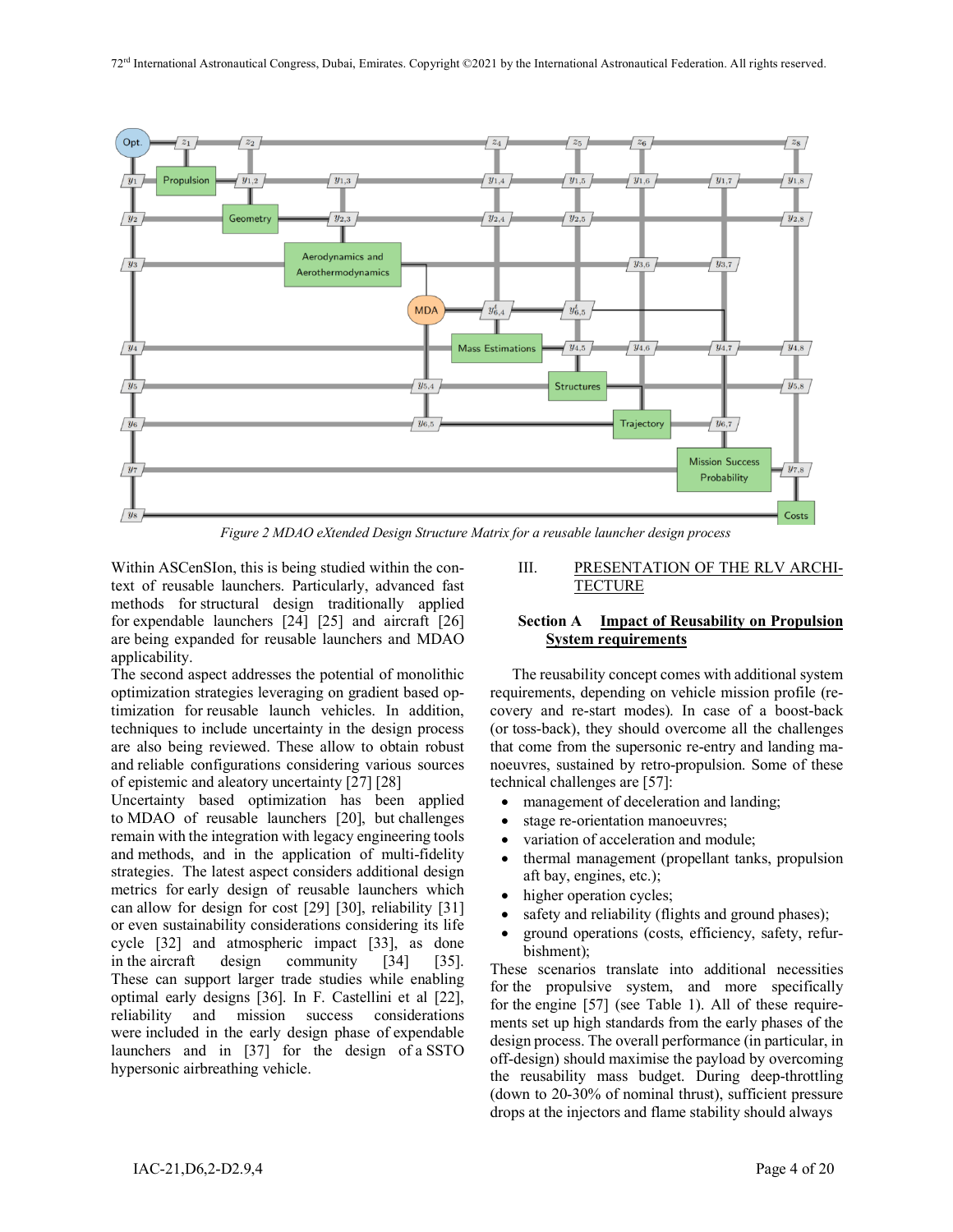*Table 1 - Additional system requirements for RLV engine, derived from SOTA.*

| <b>Technical Property</b> | Requirement                            |  |  |
|---------------------------|----------------------------------------|--|--|
| Deep throttling           | $30-110\%$ range for a soft<br>landing |  |  |
| Multiple re-ignition      | 2-3 additional burns for<br>re-entry   |  |  |
| Reusability               | $>$ 70 times                           |  |  |
| Steerability              | high span, rate<br>and precision [55]  |  |  |

be ensured, together with a precise throttling control that slows down the vehicle during the landing manoeuvres. The engines have to be re-ignitable multiple times, also while facing supersonic and transonic counter-flows. The high thrust capabilities should also ensure redundancy in case of an engine-loss during re-entry (i.e., in case of a failed reignition). Additionally, the requirements imposed on the fracture critical structures such as in combustion chamber or turbomachinery, especially in case of the reusable units, must account for potential failures. As there are no official standards available on how to address the reusability aspects of the modern sustainable LPRE w.r.t. fatigue life analysis and other aspects such as design or components examination, the undertaken approach is to use primarily the standards with the highest sets of requirements to identify the most critical components. For that reason, the human rated space flight mission standardization is predominately employed, where the requirements are of the highest level e.g. NASA-STD-5019, STD-5012B or STD-6016. In addition, the requirements connected with total mission duration and expected number of cycles are implemented to the analysis – that includes e.g.: acceptance test (acceptance hot-fire test before the actual flight), ascent phase, retro propulsion manoeuvre studies. This allows for components suitability evaluation for the specified number of missions with implementation of the predefined operational conditions for a given mission number (e.g. 10 missions).

The requirements for the critical components such as: thrust chamber incl. main combustion chambers subcomponents as well as turbomachines elements, must be identified with respect to Low Cycle Fatigue (LCF) and High Cycle Fatigue (HCF) utilizing various verification methods and through an implementation of the Fatigue Analysis Factor (FAF). Furthermore, a Service Life Factor with demonstration of minimum calculated life of 4x service life for LCF and 10x service life for HCF, as well as stress concentration to account for alternating and mean stress/strain to encompass for the impact of the

stress concentration factor must be shown [58] [59] [60]. Although the above mentioned requirements may be demanding, it is the Responsible Fracture Control Board (RFCB) which assures the technical compliance with given requirements as well as- in case of the not attainable requirements- it is RFCB responsibility to review the specific case with Fracture Control Plan (FCP) as well as "…develop, interpret, and approve fracture control requirements and the responsibility for overseeing and approving the technical adequacy of all fracture control activities at the Center." [58].

Another important aspect to be considered for reusable system is the high demand on requirements for TVC, such as rapid response (deg/s rates), higher degree span and precision level, always come with a Ground, Navigation & Control (GN&C) system of excellence, able to correct re-entry trajectories in real-time and to reach safely the landing site with a high precision level (order of meters). More in general, the additional requirements also extend to the overall propulsive system (incl. feedline and propeller tanks) [57] [61]:

- propellant cinematic and anti-sloshing control (critical in boost-back manoeuvres);
- propellant pressure control (thermodynamics);
- tanks (cryogenic) thermal insulation;
- engine, fluid equipment and feed lines protection (aerothermal flux, pressure field);
- propulsion system control after landing (pressure, leakage) & durability of the components;
- operational and refurbishment costs, safety measures during ground phases;
- maintainability  $&$  Inspectability;

The general idea that one could get from the previous lists of high-level requirements is how deeply reusability impacts at design level since the early phases. It is common in space industry to adopt design models derived from existing stages and propulsion technologies, in order to rely on established technologies, reduce costs and convince sponsors more easily. Nevertheless, the approach pursued by SpaceX and Blue Origin nowadays is to tailor the design to recovery/reuse requirements from the early phases of design process. In this perspective, it is considered a necessity to design, build and fly European RLV demonstrators so to gather solid knowledge of VTVL technologies [62] [63] and to favour an agile approach [64] [65] for design and development, in order to iterate the upcoming version after each flight. This approach needs the rocket and its subparts to be predisposed for rapid access, so to ease detailed inspections, maintainability and for safety purposes. Furthermore, the recover requirements should not impact the propulsion/vehicle design process only, but also include a higher demand on operation engineering for safety during the ground phases following the recovery. In this perspective, automation offers alternative solutions that could support the human operations.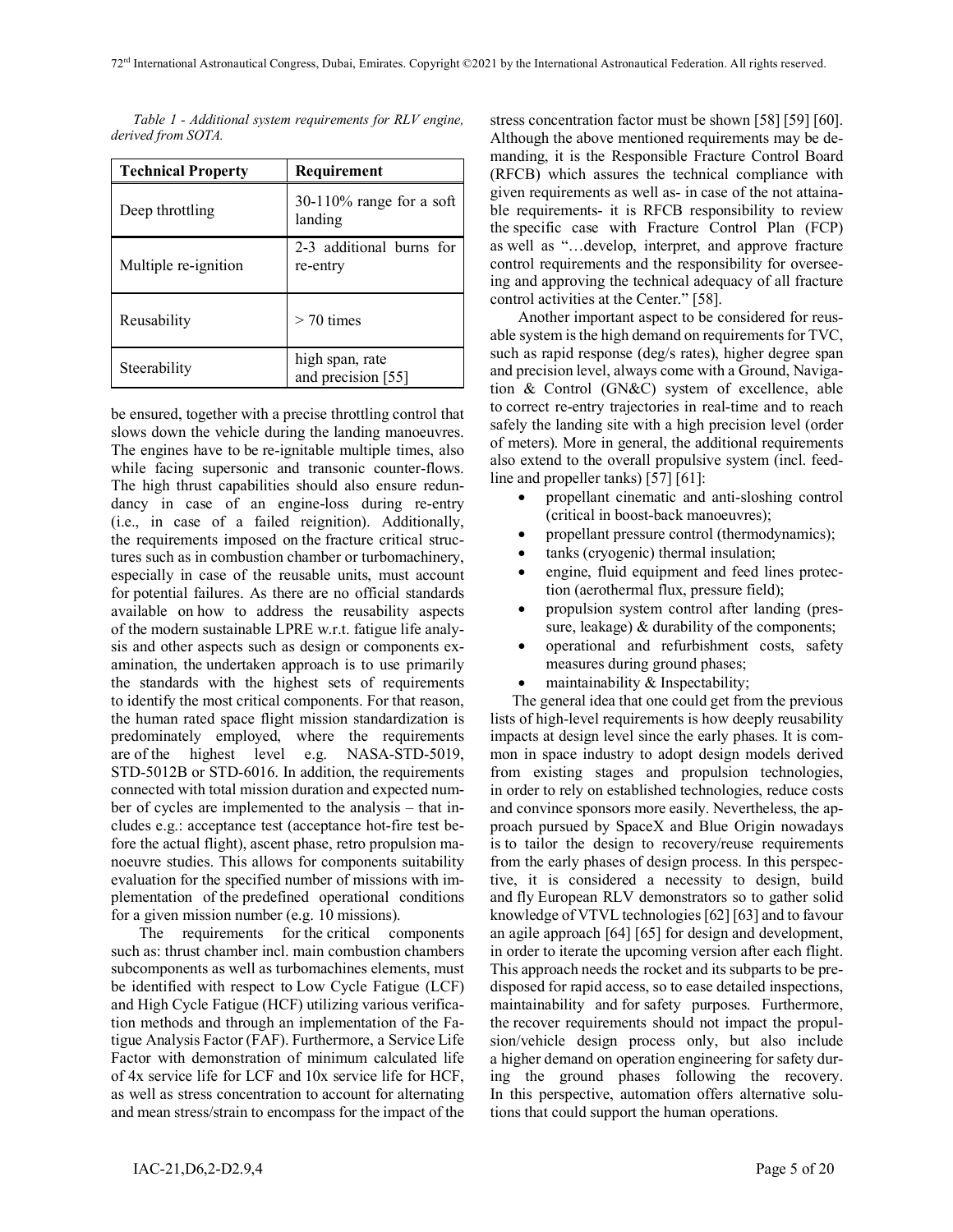## **Section B Advanced Nozzle Concepts (ANCs) – System Requirements and Mission Constraints**

Advanced Nozzle Concepts (ANCs) [38] are a category of solutions for the propulsion systems that aim to increase the overall performance through the adoption of novel architectures for the nozzle extension, alternative to conventional bell nozzles. The concepts addressed here for reusable main stage applications are Dual Bell (DB) nozzles and Aerospike Engines (AEs). Despite of major achievements for ANCs in the past decades (in particular for aerospike nozzles [39]) towards their application to launch vehicles main stages, nowadays they still do not find applications due to their low Technology Readiness Level (TRL) [40]. This is even more true for reusable main stage applications, neither in space agency programmes or commercial space projects. Most of the information about State-Of-The-Art (SOTA) [39] - [41] rely on previous campaigns on concepts, mostly by space agencies, academic projects and demonstrators.

AEs, already achieved considerable mass savings w.r.t. a comparable conventional engine (up to 20% for a spike truncated to 25% of its theoretical length) [42]. A linear aerospike demonstrator, by NASA, reached up to 429 s of Isp and about 1 MN of thrust [43] [44], while in more recent years, complex geometries for combustion chamber, spike and cooling channels were achieved through Additive Manufacturing (AM) techniques [45] [46] - [47]. Moreover, AE offer the possibility to avoid gimballing and achieve Thrust Vectoring Control (TVC) through differential throttling or secondary fluid jet injection [48] - [49]. The first one involves clustered chambers on the spike that can be throttled down in order to achieve TVC, the latter adopts secondary fluids injection in specific points on the spike, in order to modify the momentum distribution in the expansion flow-field and generate side-forces for TVC. In case of annular AEs, a single annular chamber maximizes the performance, weighs less and the effort for regeneratively cooling the continuous throat gap is equivalent to a cluster of up to 16-chambers [42]. Nevertheless, clustered chambers are still considered an option, even though increasing the number of chambers limits the altitude performance gain due to losses for nonoptimal expansion on the spike and adds complexity to the propulsion system and to the regenerative cooling [39]. In conclusion, the continuous altitude adaptation behaviour and the engine-on/off steerability makes AE good candidate for reusable main stages sustained by retro-propulsion, even though the research on this application is very limited.

The DB nozzles, as well, could offer performance gains thanks to their step-wise altitude adaptation. Recent studies investigated methods to control the transition phase between the operative modes [50], increase the predictability on its behaviour and limit the hysteresis phenomena. Other studies addressed the main difficulties deriving from design optimization (parametric investigations on inflection point and contouring) [51], as well as aspiration drag and side-load generation [52] in supersonic co-flow testing. Even if DB nozzles inherited certain inefficiencies (aspiration drag above all), they still offer performance advantages for a relatively lower mechanical complexity, difficulty in cooling and cost w.r.t. aerospike engines. This combination of performance, simplicity, low weight and ease of cooling supports further investigations on DB nozzles also for RLV applications.

Another ANC is the Expansion-Deflection Nozzle (ED) that was also initially considered for Main Stage applications. Even though altitude adaptation up to the geometrical expansion ratio is possible, as in case of the Plug Nozzle it is inferior leading to a comparatively limited sea level performance [116]. According to [53], [54], [38], the main reasons are aspiration and overexpansion losses. In addition, high performance can only be achieved by small throat gaps leading to cooling difficulties. This forced compromise in connection with complex design [53] led to comparatively little interest since the 60s. However, studies by former EADS Space Transportation GmbH showed that a possible ED nozzle substitute for the Vinci engine that was originally planned for the Ariane 5 upper stage would result in a better thrust to weight ratio compared to conventional configurations, due to shorter nozzle lengths. This promises a possible payload gain and is therefore the main reason why ED nozzles are finding again more interest connected to upper stage applications. Hence, they will not be further considered in this publication.

Recently, ANCs got back in interest for commercial space projects [55]- [56] and military applications. On the other hand, this makes reliable data less and less attainable. This lack of information encourages the research to investigate their applicability for reusable main stages in-depth, which is one of the purposes of this paper. In Section A the impact of reusability on propulsion system requirements coming from SOTA, and more specifically from vertical landing sustained by retro-propulsion, was addressed. This offers a starting point for tailoring ANC's to the novel mission profiles and to put in evidence foreseeable advantages that come from the adoption of ANCs on reusable main stages.

As already mentioned, the Plug and Dual Bell nozzles are possible concepts for Main Stage Applications. The primary expansion area of Plug nozzles can be designed with a continuous gap but also with a cluster of modules exhausting onto the plug surface. Primary nozzle partitioning enables lower thermal loads, higher thrust vector capabilities by differential throttling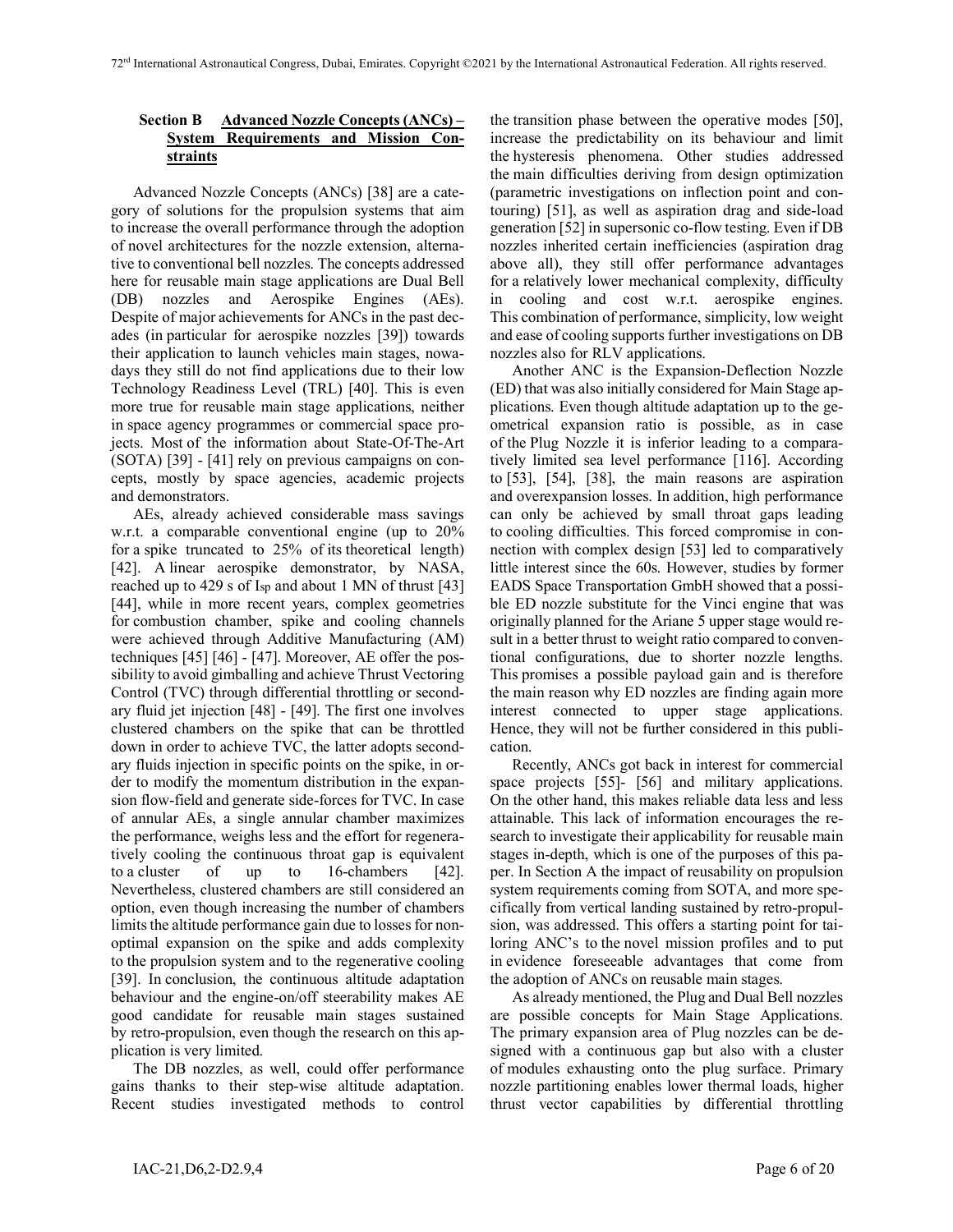of modules as well as easier manufacturing and cooling. These advantages contrast with losses due to three-dimensional flow inside the modules and interactions of jets exhausting from adjacent modules. Geron et al. [69] investigated different shapes of the internal expansion modules and concluded that care should be devoted to the design of module shape since it is a critical element for the nozzle performance. Numerical 3D simulations have been performed for modules with squared exit planes since this yield the lowest module thrust loss among all possible rectangular shapes. The supersonic jets were charged over a single linear plug surface, designed by the Method of Characteristics (MoC). The results show that the change from vertical wall nozzles to round to square nozzles reduces the thrust coefficient by round 1.3%. By adding a gap between the modules, with a width as big as one module, a possible module failure can be simulated. Simulations show that, in this case independently of the investigated module shapes, an efficiency reduction in terms of the thrust coefficient CF of around 3% would result [69].

Within plug nozzles, a distinction can be made between linear and circular/ axisymmetric plug nozzles. According to [38] both types show similar performance behaviour and flow field development as a function of the ambient pressure. However, this will change if the nozzle is considered in full length or truncated [38]. Only truncated plug nozzles have real practical interest due to less length and structural weight and the fact that the performance is not dramatically changed by the truncation [70] [71]. Therefore, only they will be discussed in this paragraph. Like in conventional nozzles, there are different operational modes also for plug nozzles, significantly affecting the performance. For low pressure ratios Pc/Pamb (see Fig. 3-1, low altitudes) the nozzle is operating in the Open-Wake regime leading to a small thrust loss since the wake pressure is due to the aspiration effect a bit lower than the actual ambient pressure [70] [38]. The aspiration effect finally triggers that the change from Open to Closed-Wake mode happens below the actual design pressure ratio (see Fig. 3-2) leading to a performance loss [38]. Analysis showed that shorter plug bodies (higher truncation) result in an even earlier change in wake flow and therefore to an even bigger thrust loss [38]. However, former experiments have shown that asmall amount of bleed gas, i.e. 1% of the total mass flow rate, expanded to the base area, slightly increases the base pressure during open wake conditions and thus has a positive influence on the plug performance efficiency [70].

For pressure ratios higher than that of the transition point (see Fig. 3-3, increasing altitude) the altitude capability stops and the closed wake pressure remains constant while the ambient pressure further decreases.

Hence, at some point, a positive thrust contribution of the base region is expectable when the base pressure overcomes the ambient pressure. In case of linear plug



*Figure 3 - Flow Phenomena of a Plug Nozzle with Truncated Central Body at different pressure ratios, off-design (top, bottom) and design (center) [38]*

nozzles, special attention must be paid to the influence of both sides where a flow expansion is triggered normal to the flow direction. The resulting performance loss can be reduced by end plates like in the X33 demonstrator vehicle [38]. However, due to clustering and truncation, the plug nozzle provides worse performance than conventional bell nozzles for the same area ratio [38]. The external flow surrounding the truncated plug nozzle during its flight operation may also noticeably affect its performance, because of local changes of the ambient properties. Driving mechanism is that with increasing external velocity the shroud base pressure decreases and is lower than the actual ambient pressure [70]. Thus, the base pressure of the plug is affected by these lower pressure values what causes the open/ closed wake transition point to move towards lower pressure ratios reducing the overall performance [70].

In case of Dual Bell nozzles, which are characterized by the absence of any movable parts and therefore its high reliability the primary or base nozzle typically features classical bell shapes or a truncated ideal contour (TIC) [69] [71]. In contrast to parabolic nozzles, the latter guarantees a smoother flow in the core and avoid the occurrence of the internal shocks typical of parabolic nozzles. The second bell starts with a slope angle higher than the first bell ends. In the under-expanded regime the flow is fully attached in the primary nozzle and separates symmetrically at a precise location, the inflection point by generating only small side loads. In this case, the nozzle performance is penalized by the drag of the recirculating flow region in the second bell referred to as aspiration drag [72]. For Dual Bell nozzles in sea-level operation, this is less than 3 % and decreases linearly with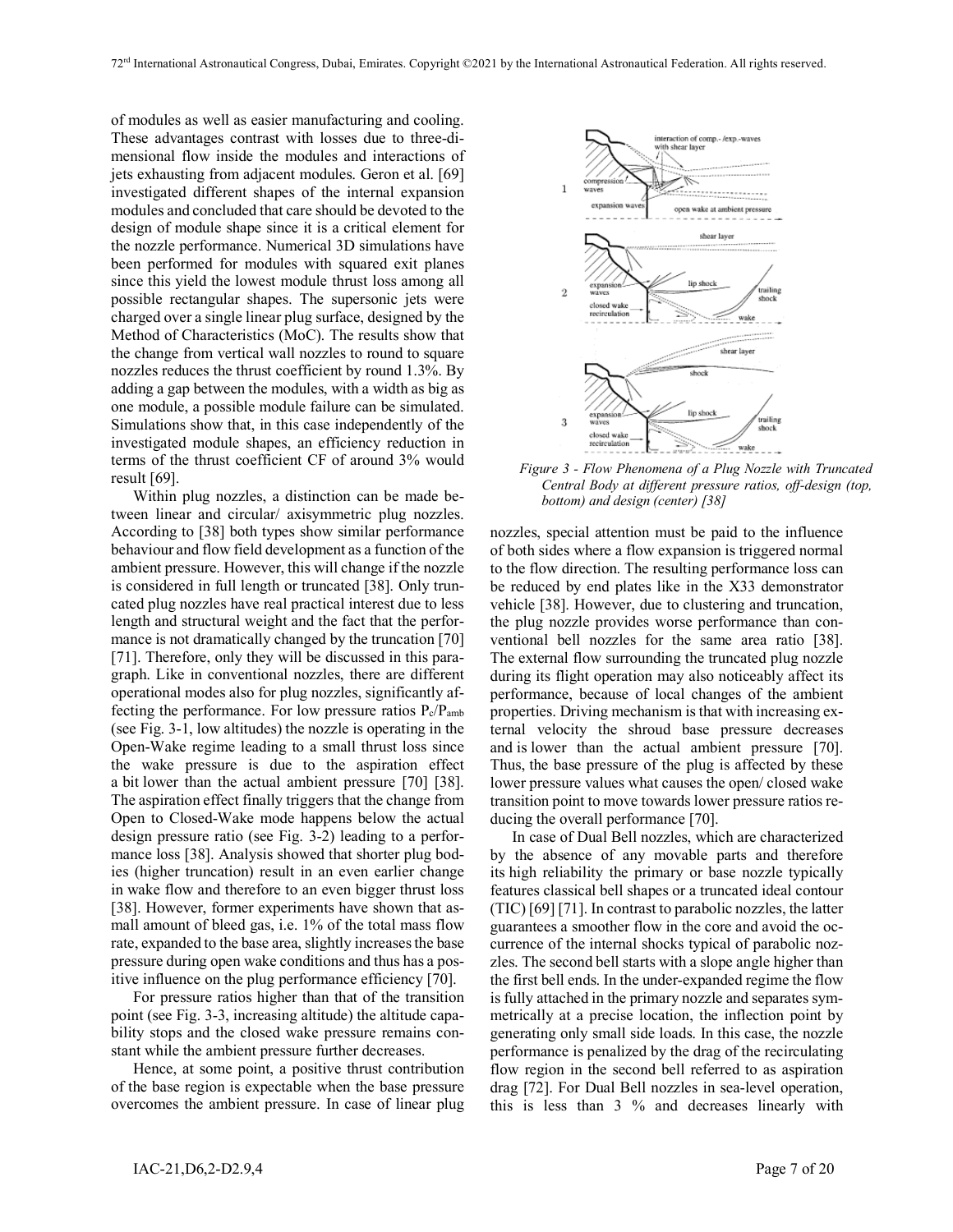increasing altitude [69]. As the ambient pressure decreases, the operation mode changes to fully attached flow in the second bell, improving the vacuum performance/specific impulse compared to classical bell nozzles [71]. Like for the truncated plug nozzles, the aspiration effect also triggers a flow transition before the optimum crossover point, which leads to further thrust loss as compared to an ideal switchover [69]. The flow transition behavior depends on the contour type i.e. wall pressure gradient of the nozzle extension. As described by a negative wall pressure gradient like in conventional nozzles will lead to best performance but higher risk of side loads in the transition phase. A positive wall pressure gradient leads to a fast and safe transition in terms of side loads, but a lower performance, caused by higher pressure values located at the nozzle end. Hence, a second bell with a wall pressure gradient of zero is the best tradeoff between performance and side loads [69] [71] [72]. In case of external flow over the vehicle in flight, the vehicle base pressure is reduced in the region where the engines are installed. Analogously to the plug nozzles, an earlier flow transition is triggered, decreasing slightly the efficiency of the Dual Bell nozzle operating along the trajectory. However, Dual Bell nozzles provide a significant net impulse gain over the entire trajectory as com-

#### 1-D Performance Analysis for ANCs adopted in RLVs

pared to conventional Bell nozzles [69].

In order to have a comparison on performance and payload gains between different nozzle concepts, a 1-D performance analysis comes as a good starting point.

The main goal is to establish the impact of altitude compensation and its efficiency on the overall performance, as well as on the achievable payload gain, for a selected propulsion system and trajectory. The technique adopted in this early phase of development is based one-dimensional nozzle models under ideal assumptions on the working fluid and fluid dynamics [73]. The results will then be corrected with losses on a second iteration.

#### Methodology and Matlab© tool

The losses due to interaction with ambient pressure (namely, *under-expansion* and *over-expansion*) impact the overall performance in case that the exit pressure is higher or lower w.r.t. the ambient pressure. This can be evaluated in terms of thrust  $(F)$  and thrust coefficient  $(C_F)$ , this latter defined in Eq. (1) [73] [61]:

$$
C_F = C_{F_{opt}} + \frac{A_e}{A_t} \left(\frac{p_e}{p_c} - \frac{p_{amb}}{p_c}\right)
$$
 (1)

with  $C_{F_{opt}}$  as *optimum thrust coefficient*,  $p_e$  and  $A_e$  respectively as *nozzle exit pressure* and *exit area* and  $p_{amb}$ as *ambient pressure*,  $p_c$  as *chamber pressure*  (in isentropic hypothesis also assumed as  $p_{c,0}$ , or *total chamber pressure*) and  $A_t$  as *throat area*.

In particular, the optimum thrust coefficient is defined as the thrust coefficient correspondent to an *optimum expansion* ( $p_{amb} = p_e$ ). Indeed, conventional bell nozzles are designed for a fixed nozzle pressure ratio  $(p_{c,0} / p_{amb})$ , that maximises the achievable thrust coefficient for a specific value of ambient pressure ( $p_{amb}$  =  $p_e$ ). In that condition the optimum thrust coefficient is the only contribution to the thrust [73] in Eq. (1).

In order to evaluate the capabilities of an advanced nozzle to compensate thrust by adapting to ambient pressure, an *altitude compensating factor* (∈) [74] [75]. is defined, so that results:

 $p_e =$ 

$$
0 \le \infty < 1
$$
\n
$$
\in p_{amb} + (1 - \in) \cdot p_e|_{o.d.}
$$
\n(3)

with  $p_e|_{o.d.}$  defined as the nozzle exit pressure at design point, fixed by the exit Mach number  $(M_e)$  for net flowrate and mixture ratio at design point and (formerly) independent from ambient conditions*.* This value can be obtained experimentally, derived with CFD simulations or, in early-step analysis, estimated with a 1-D conventional bell nozzle model with same geometrical expansion ratio, flow properties and chamber conditions. When forcing an altitude compensation efficiency by selecting a specific ∈, the calculated values of  $p_e$  and  $A_e$ are then used to evaluate the thrust and thrust coefficients. In this case, the values of  $p_e$  and  $A_e$  are no more the ones on-design, but rather the values that concur to realise the selected  $\in$  (i.e.,  $A_e$  is not the geometrical area, but the flow-tube exit area that realises the requested expansion). The analytical definition of  $\in$  is offered by the author, while the concept is taken from Taylor [54] [75]. As for  $A_e$ , the *nozzle area ratio* ( $\varepsilon = A_e / A_t$ ) is not the geometrical one, but recalculated in hypothesis of isoentropic expansion through the nozzle [73], in order to realize the  $p_e$  associated to the specific value of ∈.

The 1-D ANC Simulator is a Matlab© tool under development at TU Dresden. It is predisposed to handle a discrete variety of ANCs. Realistic losses depending on the specific nozzle type are not yet considered, even though some qualitative results can already be obtained. More specifically, some of these ANCs are:

- Ideal untruncated annular aerospike nozzle
- Ideal truncated annular aerospike nozzle (UD)
- "Rubber-like" nozzle [73]
- "Rubber-like" nozzle (w/t upper limit to  $\varepsilon$ )
- Ideal expansion-deflection nozzle (UD)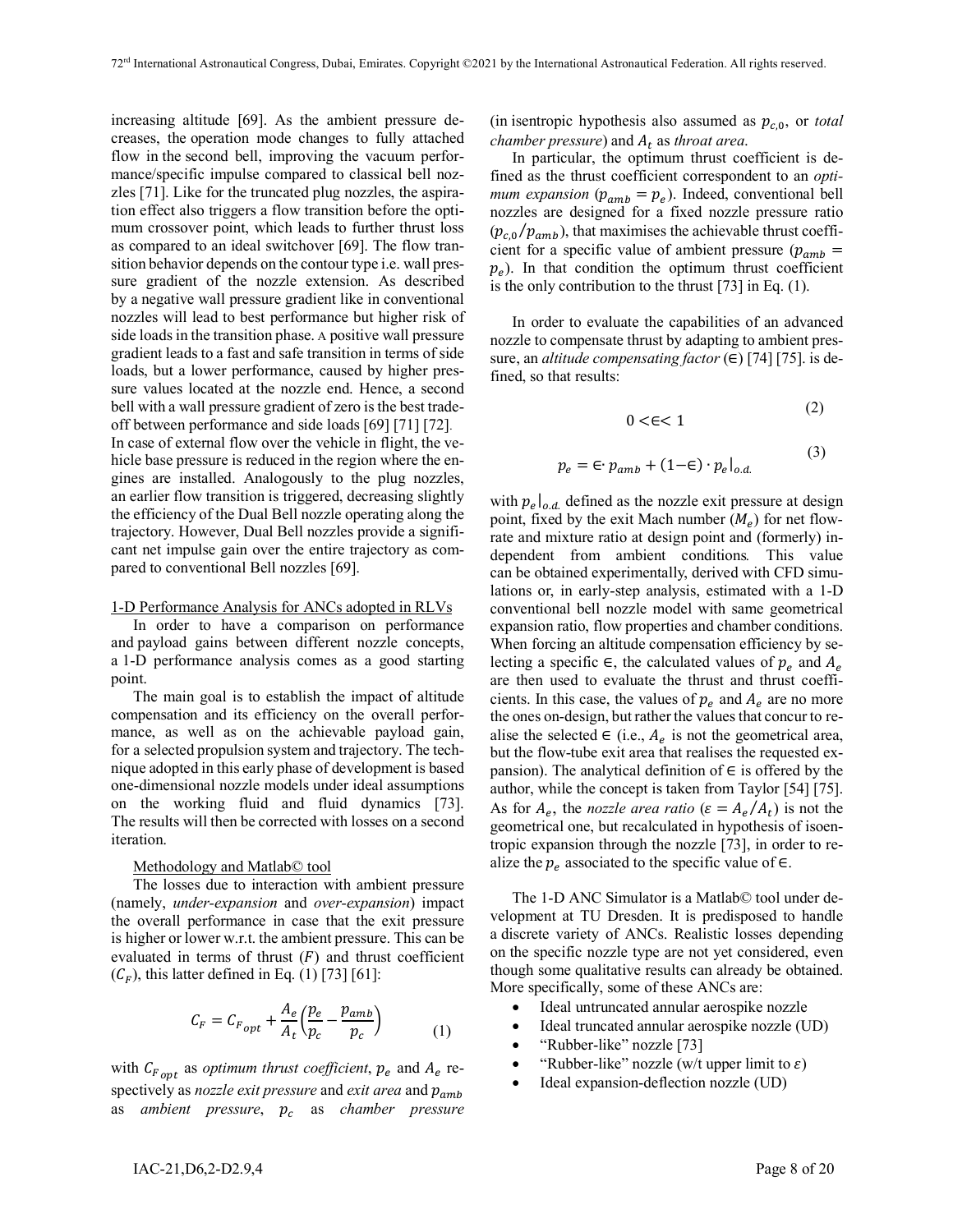In particular, the ideal adaptive nozzle, namely "rubberlike" nozzle in literature, realises the maximum adaptation level at any altitude by constantly changing its area ratio (therefore, it is handled as a reference ideal case and not as an actual concept).

The following results consider an ideal aerospike nozzle, equipped with a full-length spike (isoentropic contour). The aerospike nozzle compensates the ambient losses in over-expansion regime, up to its *Nozzle Pressure Ratio* (NPR) of design. Beyond that altitude, the aerospike nozzle does not compensate the ambient losses (that is a reason why usually aerospikes are designed for higher altitudes w.r.t. a comparable bell nozzle). In this instance, eventual losses due to not-ideal expansion over the spike are neglected (they would be limited anyway, if considering a full-length spike with isoentropic contouring).

### Gains on Thrust Coefficient with Compensation

A first result comes from a quantitative evaluation of the impact that  $∈$  has on the performance gains. In particular, this evaluation considers the vacuum version of a Merlin-1D engine (mounted on 2<sup>nd</sup> stage of SpaceX's Falcon 9 Block 5). Some available engine properties are reported in Table 2.

*Table 2 – Available data on Merlin-1DV [69].*

From a first comparative at 10 km of altitude (off-design conditions for the Merlin-1DV), seems that a 10 % of altitude compensating factor ( $\epsilon$ = 0.1) already determines more than 40 % of the total thrust coefficient gain (see Table 3). A 50 % of altitude compensating factor  $(\epsilon = 0.5)$  determines more than 90 % of the ideally achievable thrust coefficient, in good accordance with Taylor et al. [74] - [75] and his analysis on expansiondeflection nozzles. The  $C_F$  increment reported in Table 3 defined as  $\Delta C_F = (C_{F \, adp} - C_F) / (C_{F \, opt} - C_F)$ , is where  $C_{F_{adm}}$  is the thrust coefficient associated to a specific value of  $\in$ .

*Table 3 – Thrust coefficient (C\_F) increment for different altitude compensating factor (*∈*) values, for the Merlin-1DV case study.*

| Altitude compensating | $\Delta C_F$ [%]           |  |
|-----------------------|----------------------------|--|
| factor $(\in)$        | @10 km altitude            |  |
| 0.00                  | $\frac{0}{0}$<br>0.00      |  |
| 0.10                  | $\frac{0}{0}$<br>$+42.47$  |  |
| 0.20                  | $\frac{0}{0}$<br>$+65.12$  |  |
| 0.50                  | $+92.23$<br>$\frac{0}{0}$  |  |
| 0.70                  | $\frac{0}{0}$<br>$+97.86$  |  |
| 0.90                  | $+99.81$<br>$\frac{0}{0}$  |  |
| 1.00                  | $\frac{0}{0}$<br>$+100.00$ |  |



*Thrust coefficient*  $(C_F)$  *for different altitude compensating factor (*∈*) values at different altitudes close to Merlin-1DV design point (~20 km).*

The results from the 1-D analysis available in Table 3 are encouraging, because show that is not necessary to aim to a full-compensation with altitude for experiencing substantial performance gains. This behaviour could support the adoption of ANCs on RLVs, as long as it might result unrealistic to presume a full-compensation during critical manoeuvres such as a Supersonic Retropropulsion Phase (SRP) or a landing burn.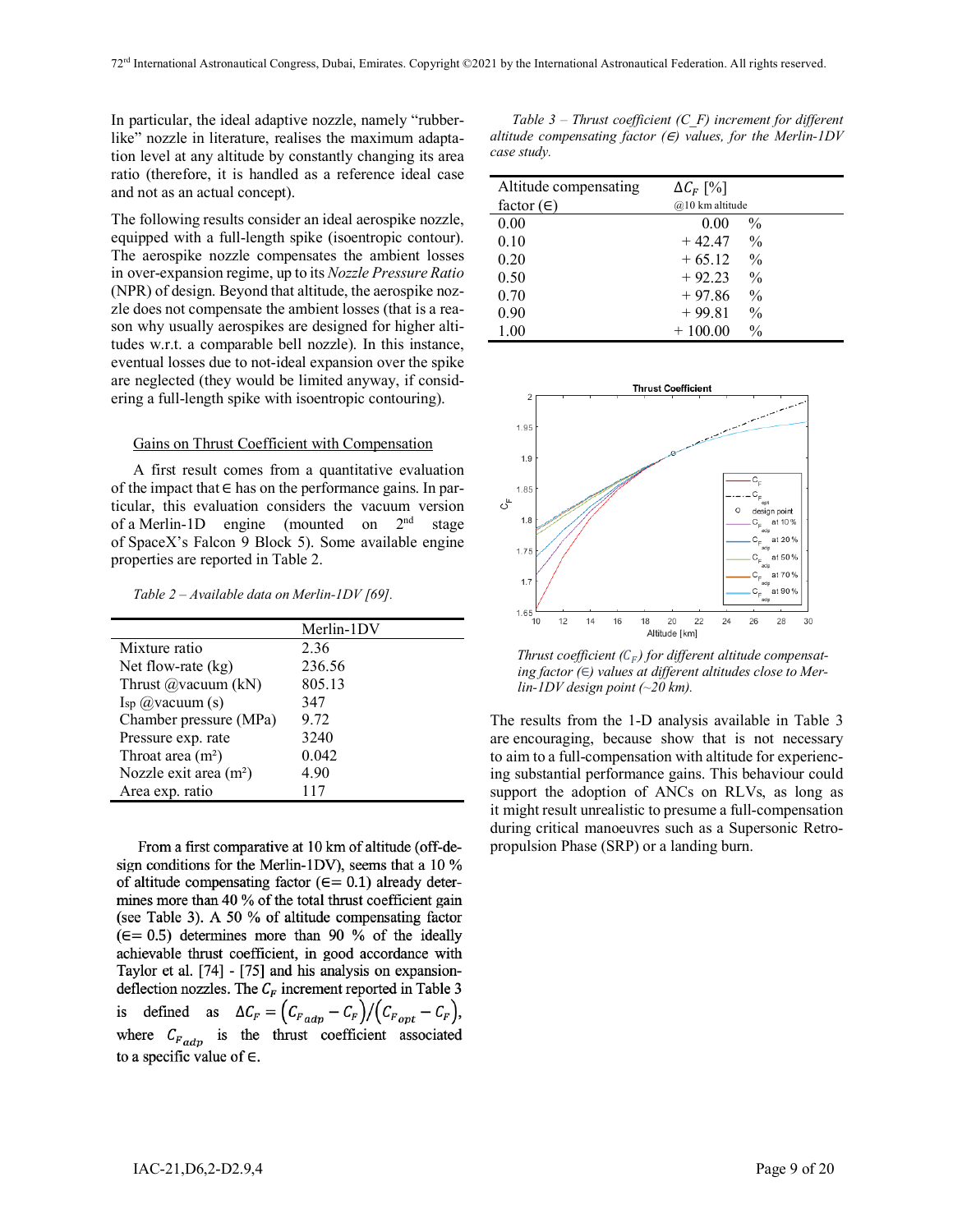### **Section C Fatigue-life Analysis and Health Monitoring of RLV Systems**

For the LPRE and the reusable units, the choice of the engine cycle is dictated primarily by the propellant injection pressure, which directly translates to the combustion chamber achievable pressure. Due to the larger chamber pressure and consequently higher thrust, the pump-fed cycles (expander, gas-generator or stagedcombustion cycle) are the recurrent choice for LPRE. As these cycles typically operate with a larger number of components, the more demanding control system requirements are enforced. On the condition of selected cycle type, in particular for the transient phases, the sequence planning and engine's fitting features must be envisaged – that includes energy and timing attributes optimization, as well as initial conditions or perturbations (start up in vacuum) [5]. A decisive element of the reusable LPRE, pertaining to multidisciplinary design optimization, is therefore fatigue life assessment of the engine components. Determined by calculated flight performance parameters (w.r.t. component's life, systems response, etc.), the global performance is directly influenced by any change in element's life characteristics, failure margins, etc.

As shown in Figure 4, the direct impact on how the engine cycle is optimized, is often dependent on fatigue life performance of the given component and vice versa. As an example, in case of the fuel-rich staged combustion (FRSC) cycle, the preburner can be operated at a lower mass flow rates, as the turbine can withstand the higher temperature of fuel rich combustion gases. Assuming the same enthalpy of FRSC vs. oxidizer rich staged combustion (ORSC) cycle, the higher mass flow is needed in case of the ORSC, as the turbine inlet temperature must be set to lower. Furthermore, the control over burner gases quality must be assured in case of the oxygen rich gases, where the partial pressure of the oxygen is very high with accompanying fire risk as well as a risk of aggravation of the structural surface by oxidation. Therefore, a FRSC cycle may be considered a more reliable and safer choice for a reusable engine as it does not operate in the oxygen-rich preburner environment. [76]. In case of the SC cycle, a much higher pump outlet pressure on the fuel side is needed to enable a smooth propellant pass through the thrust chamber cooling circuit before entering the preburner. Consequently, it is crucial to avoid sudden drops in the coolant pressure, which has a direct influence on the chamber wall lifetime – as the significant drop of the pressure could result in the rapid increase of the thrust chamber wall temperature, resulting in the life reduction of this component [77].

The control over the principal operating quantities of pressure and mixture ratio in case of the critical components, such as the combustion chamber, must be there-



*Figure 4 Hierarchical Engine's Multidisciplinary Optimization Flow Chart. The diagram is based on the diagram presented in the [8].*

fore assured. It may be achieved by means of e.g.: flowcontrol valve adjustment under given operating limitations which ameliorate some of the features w.r.t. performance and reliability. Within an alternative approach, the combination of the conditional sequences with a constant control over mixture ratio and thrust may be utilized. The wider throttling domain in the thermally and structurally challenging transient phases, is often within the open loop what enforces a low correction margin. Notwithstanding the implemented method – linear or non-linear, these must account for transient behaviour, gain-scheduled switched controllers, large off-line optimised-behaviour, etc. [3] [5] [8].

In this context, where the main operating parameters must be evaluated for being able to operate within the pre-defined margins, Health Monitoring plays a crucial role. The fundamental aspect related to HM [78] [79] is its ability to both evaluate the working conditions (referred also as condition monitoring) and predict the remaining useful life (RUL) of the system. Having these capabilities as a reference, it is interesting to denote the benefits and drawbacks of this technology [80]. The former includes: increased safety and operational margins, increased time to respond in emergency states, increased mission success rate, enhanced maintenance scheduling and feasibility (moving from time based to event based), decreased costs, reduced workload for human operators and ground personnel, promoted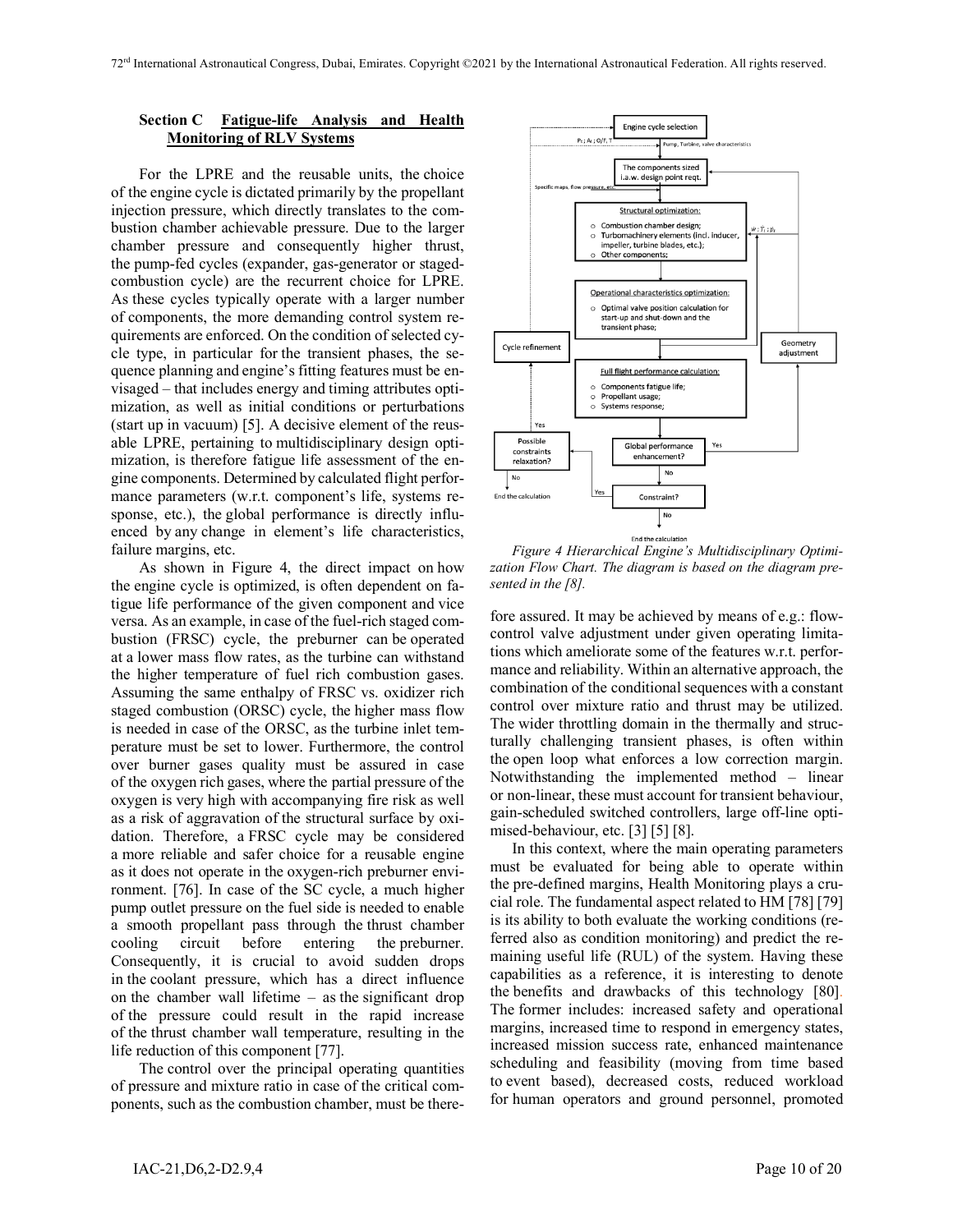effective and technical training of the personnel, optimized resource management, increased system life expectance, increased predictivity about the possible future system states. With respect to fatigue life analysis, one of the main aspects is the enhancement of the safety margins. The adequate margin of safety in the component is characterized by the design limit load being greater than the maximum expected load and smaller (due to potential inexactitude of the stress examination) than the calculated damage load. Increasing the analysis precision will lower the allowable margin between the design limit loads and the damaging loads (which encompass: endurance limit, yield and ultimate load). [81].

As mentioned in Section A, the commonly used approach for safety margin evaluation of the critical structures, such as one used in human rated space flight missions, is realized through definition of the Fatigue Analysis Factor (FAF) defined by multiplication by the limit stress or strain e.g.  $1,25$  for rotating components & 1,15 non-rotating components, and Service Life Factor with demonstration of minimum calculated life of 4x service life for LCF and 10x service life for HCF [60] [58]. These, together with stress concentration to account for alternating and mean stress/strain to encompass for the impact of the stress concentration factor, ensure the effective estimation of the fatigue damage under cyclic loading conditions. With regards to HM, the safety margins can be covered with two different concepts, from which the first one is focused towards promoting an active system reconfiguration and adaptation w.r.t. the operating conditions. This allows for an overall reduction of the required safety and operational margins, given the enhanced capability of tracking the optimal operating point. The second concept is connected with extracting and collecting data in a meaningful way. Once the data is extracted, the system design can be modified to adjust the real operating curve w.r.t the theoretical one. The drawbacks related to the HM subsystem implementation refer to: increased design complexity, increased overall system weight, increased instantaneous power consumption (even if the mean value can be decreased), increased computational performances requirement, increased electronic integration density within the system. Therefore, considering benefits and drawbacks, it is clear that a trade-off in terms of complexity and computational power requirements has to be considered in accordance with the increased analytical capabilities.

Referring to the first of the two main components of HM [81], the condition monitoring part is designed for: being able to detect the specific working parameters in real-time, evaluating the extracted data adopting specific methods (usually based on a thresholding system) and store the reduced indicators of the evaluated condition (on-board or off-board). Clarifying, with the term reduced indicators is considered the entity of minimal size

representing the meaningful information related to the extracted data. In the context of condition monitoring, the most interesting part for fatigue life analysis is the parameters investigation section. To define the model, the system parameters can be extracted through: ground testing; design specifications and margin evaluation; flight missions' analysis; literature-based knowledge. In particular, the fundamental analytical methodologies useful to define the parameters are: Finite element analysis (FEA); Fault Tree Analysis (FTA); Fault Mode, Effect and Criticality Analysis (FMECA) and Risk Probability number (RPN) [78]. Consequently, the resulting modelization can based on the following methods, of which the main ones are [82] [80]:

• in model-based algorithms, the system is described by a mathematical model that can have different levels of approximation. This is the most adopted method in HM because of the trade-off in terms of complexity and creation time/efforts. In fact, thanks to the different approximations, the system description can be simplified to the required level, thus reducing the time and computational efforts required for its definition. The simplest implementation of this method, also referred as rule-based method, consists in the definition of rules to be respected by the system;

• the physic-based model is characterized by an empirical approach. In fact, in this case the knowledge of the real physical behaviour of the system is required, and this is the sole approach directly correlating the obtained data with the system physical properties. However, the drawbacks are about time and efforts required for structing the model as well as the computation power required to handling the high number of parameters derived from this approach;

• the data driven method is the latest approach toward system analysis. It is based on two steps: a mathematical model defining the core of the system modelization and a machine learning solution applied with the aim of improving the accuracy of the model according to the incoming operational data. The main advantage of this approach is the ability to adapt different conditions that can be verified during the mission (e.g. forced modification of vehicle trajectory). On the other hand, the main drawback is that severe restrictions are imposed on intelligent computer (e.g. machine learning algorithms) adoption in space systems due to the limited ability of validation. As proposed by Waxenegger-Wilfing G. et al [83], one of the alternatives here could be a usage of e.g. the Bayesian neural networks as a tool to quantify predictive uncertainties, which helps to make the predictions robust to overconfident extrapolations. More about the data-driven methods especially w.r.t. early detection of thermoacoustic instabilities can be found there [83].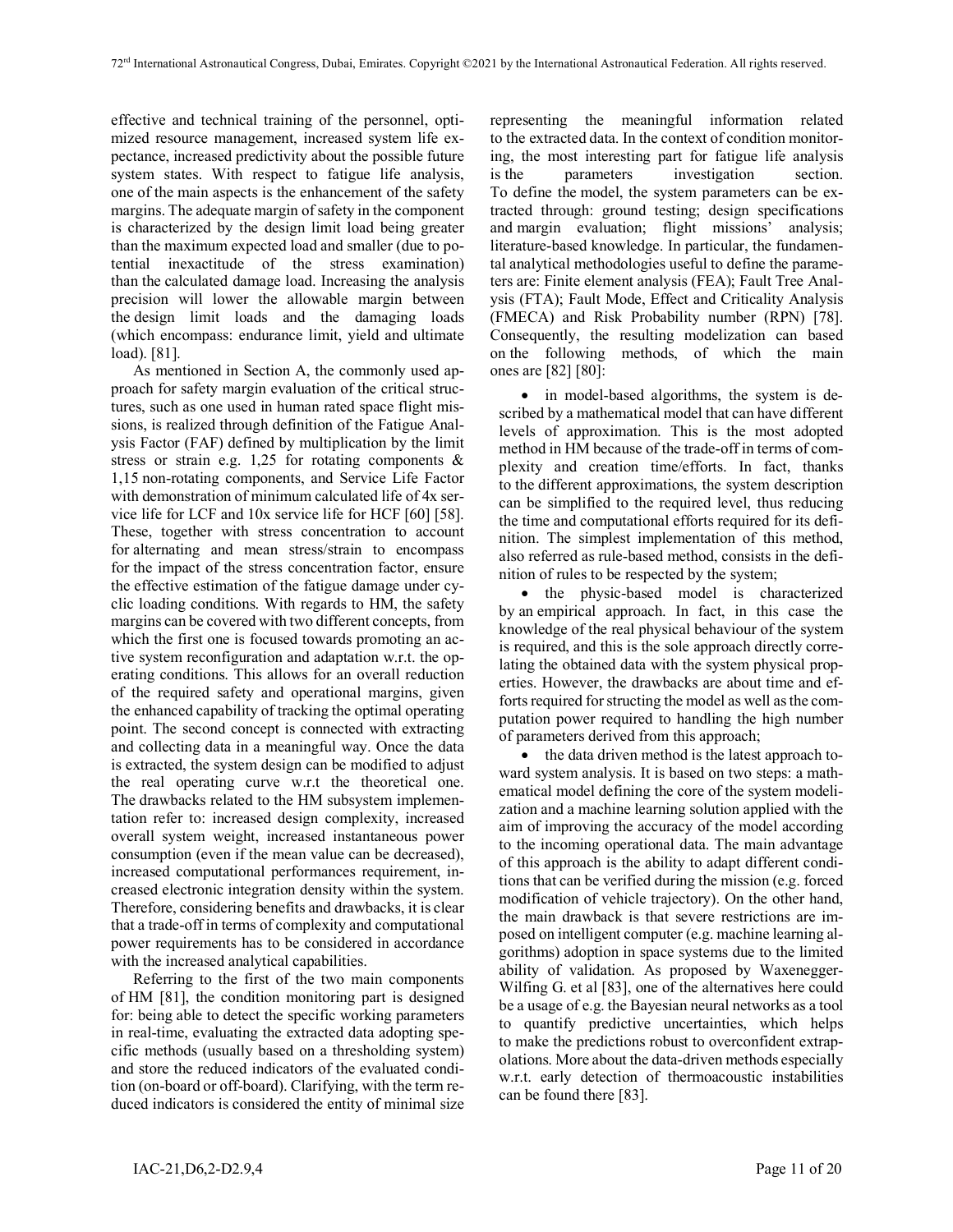In the following table, a summary of the modelization methods is presented.

| Method        | Main Advantage                                                                               | Main Disad-<br>vantage                                                                                  |
|---------------|----------------------------------------------------------------------------------------------|---------------------------------------------------------------------------------------------------------|
| Model-based   | Relatively simple<br>method to be im-<br>plemented with the<br>design model of<br>the system | The accuracy of<br>the model de-<br>pends on the ap-<br>proximations.                                   |
| Physics-based | More<br>precise<br>model of the sys-<br>tem derived from<br>the empirical anal-<br>vsis.     | Associated poten-<br>tial high cost and<br>time for establish-<br>ing the model.                        |
| Data driven   | Flexibility<br>and<br>adaptability to the<br>operational condi-<br>tions.                    | The reasoner is<br>intrinsically less<br>reliable than<br><sub>a</sub><br>fixed model of the<br>system. |

*Table 4: Summary of the three main system modelization methods.* 

With respect to the system reusability and a second principal of HM component, the prognostic [84] component consists of: using the extracted data for being able to define a system trend analysis and consequently use various possible methods for defining an index about the remaining useful life (usually based on a comparison between a baseline or a fatigue model with the actual assessed condition). Regarding fatigue life analysis, the most important HM component is the prognostic one with the final goal of predicting the future system condition. To achieve it, prognostic algorithms are required and considering the different possible application cases, the methodology [82] adopted for extracting prognostic data can be based on different approaches:

• the reduced indexes mentioned as result of the condition monitoring phase can be directly used for prediction estimation. This alternative can be adopted for limiting the computational complexity and enhancing the response time at the expense of the accuracy;

• the complete step by step real-time or quasi realtime data extracted from the sensors can be used with the aim of being able to have a considerable coverage of the possible operating parameters, resulting in high accuracy. In this case, the main drawbacks are connected to the increase of power consumption and data management complexity;

• a mix of the two solutions can be selected for having different analytical capabilities w.r.t. the specific application case. This solution corresponds to a trade-off between the previously mentioned alternatives and it allows for a more efficient management of the resources.

With reference to fatigue life analysis, high accuracy is desired for understanding the modifications in material properties and thus, among the mentioned options, the last two are the most adopted. In the following table, it is possible to denote the differences among the different basic implementations for prognostic analysis data manipulation.

| Approach                | Main Advantage                                         | Main Disad-<br>vantage                                                                                                    |  |
|-------------------------|--------------------------------------------------------|---------------------------------------------------------------------------------------------------------------------------|--|
| Reduced Index           | Limited set of data<br>in terms of size and<br>number. | Less accurate<br>when compared<br>to other available<br>methods.                                                          |  |
| Complete<br>data<br>set | Precise estimation<br>data can be fea-<br>tured.       | Associated poten-<br>tial high cost and<br>time for pro-<br>cessing the data.                                             |  |
| Mixed                   | Optimizable to the<br>application.                     | Possible<br>addi-<br>tional<br>optimiza-<br>tion<br>process<br>needed which<br>could result in the<br>loss of generality. |  |

*Table 5: Summary of data extraction approaches for prognostic analysis.* 

Considering the overall HM architectural level [82], the monitoring capabilities can be based on different approaches:

• monitoring the system as a whole: in this case the goal is to be able to monitor the whole system for detecting overall trends, at the expense of the accuracy and an increased power consumption (considering a comparable coverage w.r.t. the following methods);

• focusing just on some critical units: the purpose here is to be able to extract the most accurate data possible w.r.t. the available resources. This translates in a limited coverage and a higher number of sensors considering a comparable area of analysis;

• structuring a hierarchical model adapting the analytical depth to the specific conditions and computational resources: this is characterized by a sensing distribution relying on the resource capabilities management according to pre-defined guidelines. In this case, the system is based on two main levels: a first layer of analysis, identifying the coarse operating conditions in macro areas and a second layer, focusing on the areas of interested (derived from the coarse analysis).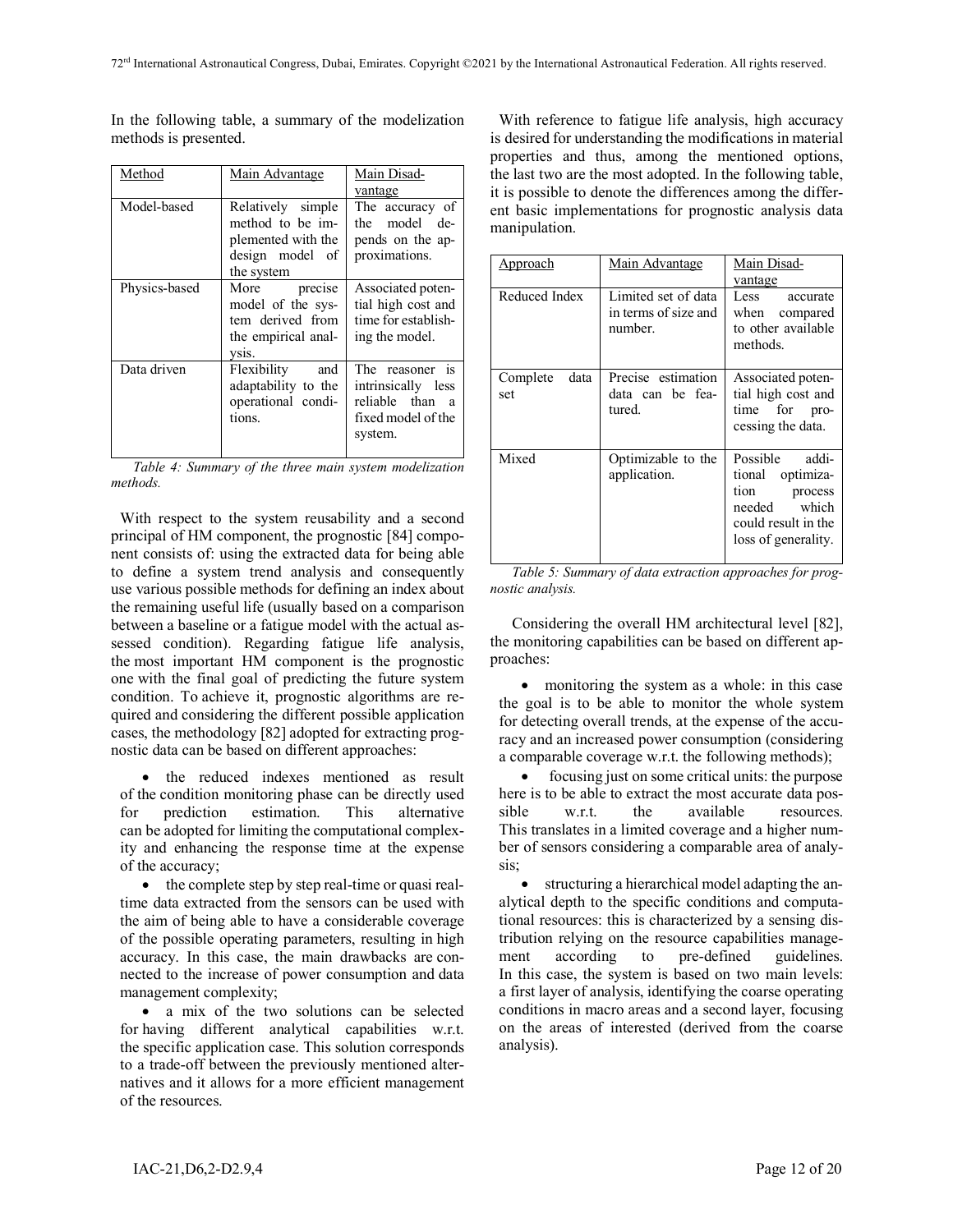As in the previous cases, in the following table it is possible to see a summary of the different alternatives about where to focus the analytical capabilities related to the HM architecture.

| Methodology                       | Main Advantage                                                          | Main Disad-<br>vantage                                                     |
|-----------------------------------|-------------------------------------------------------------------------|----------------------------------------------------------------------------|
| Focusing on the<br>critical parts | Most accurate data<br>the<br>critical<br>on<br>units.                   | Limited<br>infor-<br>mation or lack of<br>the overall trends.              |
| Complete                          | Getting data from<br>the entire system.                                 | Potentially<br>less<br>accurate analysis<br>of the system con-<br>ditions. |
| Mixed                             | Optimizable hier-<br>archical<br>system.<br>Application sensi-<br>tive. | The sensing dis-<br>tribution must be<br>planned carefully.                |

*Table 6: Summary of the analytical approaches with reference to the HM architecture.*

At this point, with reference to the presented different implementation strategies for the HM implementation, it is possible to define the one considered as the best approach to address the fatigue life analysis. It is characterized by the establishment of a physics-based model algorithm for the operating parameters evaluation and a hierarchical approach in terms of architecture. The physicalbased model is selected because, as mentioned above, it allows a direct correlation between the obtained parameters and the physical properties of the system. Then, in terms of the approach through which to extract the prognostic data, a step-by-step real or quasi-real data methodology can be used for promoting a capillary analysis of the system conditions. Regarding the architecture, the choice is for a hierarchical structure because, in terms of fatigue life, it is necessary to evaluate the system according to different insight levels given that different targets can be present at the same time.

Considering the defined system, based on a hierarchical architecture, the requirements for the sensing units [85] are split according to the architectural level at which the distinct sensors belong. In a multi-layered system concept, the sensors included in the higher layer have to be characterized by high area coverage capability and low to mid resolution. Instead, going down in the layers distribution, more and more accurate sensors are demanded, at the expense of coverage area, for being effective in terms of extracted data assessment. In this way, the total number of sensors required for the application depends on several factors and it must be defined according to a set of rules related to the desired accuracy and system coverage capillarity.

# **Section D Environmental impact of propellants on RLV lifecycle**

The explosive growth of the sector is pushing not only market changes but also policy makers and public interest towards new challenges defining Space Safety and Sustainability. [86] With an eye on Sustainability, the propellant choice for the new generation of launchers raises awareness and brings multiple novel challenges to face, especially when envisaging the vehicles reusability. Indeed, while the performances, cost and availability of propellants remain key parameters during the design of both the main engine and the attitude control system, many other inputs are gaining importance during the trade-off process and may become crucial for future architecture developments.

When involving sustainability, the main ground operations aspects to consider during the propellant selection are, between others, the lifecycle study of the propellant itself, its production, toxicity, storability and handling. Most of these aspects are covered by local government policies. However, despite the many treaties in place, there is still a lack of clear and defined international rules. Regulations have a strong impact not only on the effective use of the propellant itself, but also on its cost and market availability. Europe is, indeed, pushing for a revolution in the sector with the aim of consolidating the "green" approach, which, in case of rocket design, involves, between others, considering effects on the environment [87]. This is only possible through extensive international collaboration.

Toxicity of chemicals is, for example, a well-recognized threat, but still differently regulated around the world. The International Panel on Chemical Pollution (IPCP) is pushing to insert Chemical Pollution at the same level as Climate Change and Loss of Biodiversity as major threat for the planet [88]. Indeed, strong regulations are in place in an increasing number of countries with extensive schemes for both production and importation of materials, but the lack of an international and independent authority makes each government acting on its own with big disparities around the continents. While the very existence of these regulations is indeed pushing the market to reach out for new solutions, the mitigated stringency of these rules leaves a problematic grey area on knowing whether or not dangerous chemicals will ever be banned for good.

Table 7 is an example of how some of the most common propellants have different Global Harmonized System (GHS, [89]) classifications around the world. For example, while there is a worldwide agreement on the toxicity of Hydrazine, other species, like ammonia, display various levels of toxicity and hence are regulated in different ways worldwide. Some other countries do not have strict regulations on these chemicals yet.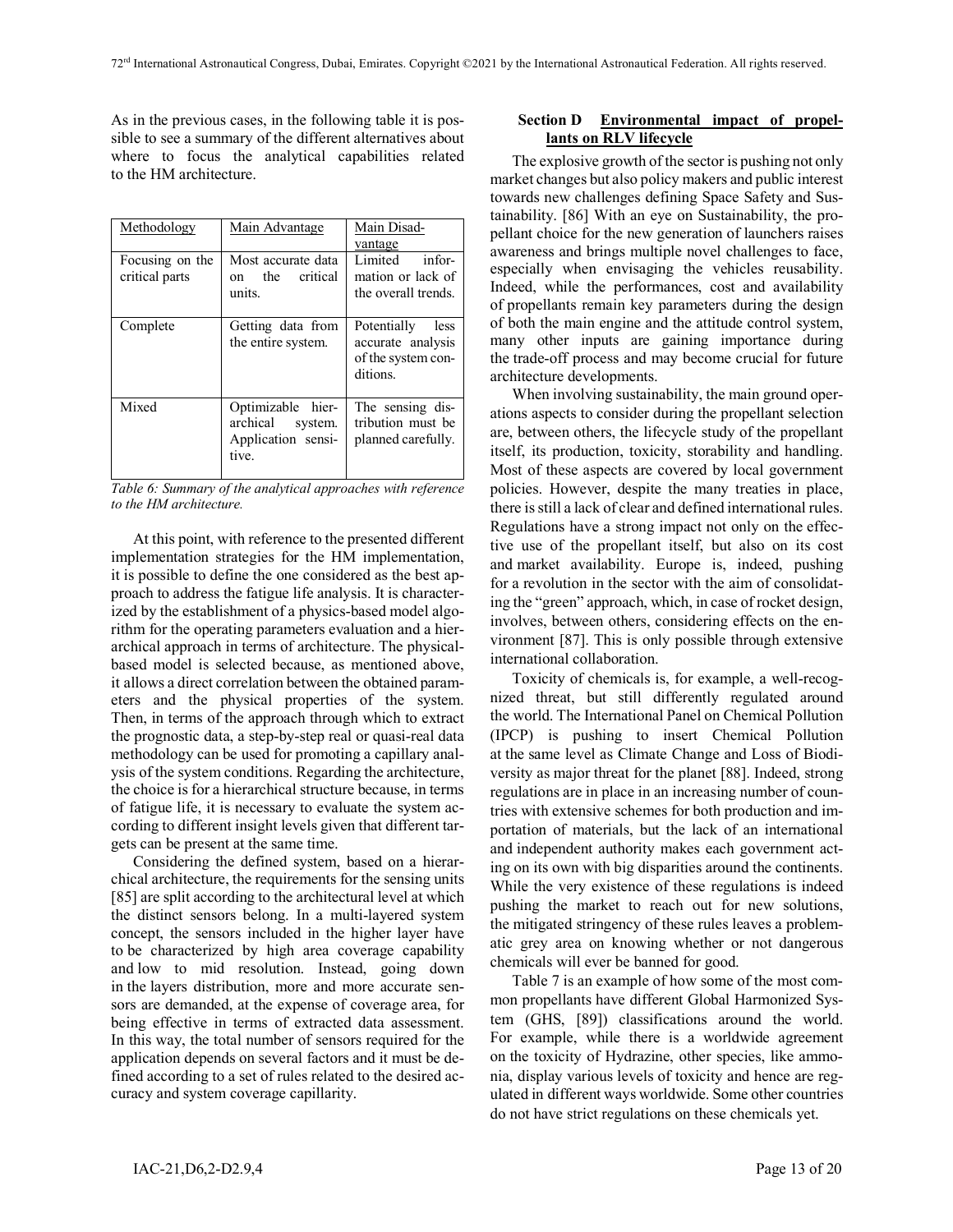| Propellant | <b>GHS</b><br>label | <b>WHO</b>  | ${\bf E}{\bf U}$ | <b>USA</b>  | $\mathbf{A}\mathbf{U}\mathbf{S}$ | <b>JAP</b>                |
|------------|---------------------|-------------|------------------|-------------|----------------------------------|---------------------------|
|            | Corrosive           | X           | X                | X           | X                                | X                         |
| Hydrogen   | Acute<br>Toxic      | $\mathbf X$ |                  |             |                                  | $\mathbf X$               |
| Peroxide   | Health<br>Hazard    | X           |                  |             |                                  | $\boldsymbol{\mathrm{X}}$ |
|            | Env<br>Haz-<br>ard  |             |                  |             |                                  |                           |
|            | Corrosive           | X           | $\mathbf X$      | $\mathbf X$ | X                                | $\boldsymbol{\mathrm{X}}$ |
|            | Acute<br>Toxic      | X           | X                | $\mathbf X$ | X                                | $\mathbf X$               |
| Hydrazine  | Health<br>Hazard    | X           | X                | $\mathbf X$ | X                                | X                         |
|            | Env<br>Haz-<br>ard  | X           | X                | $\mathbf X$ | $\boldsymbol{\mathrm{X}}$        | $\boldsymbol{\mathrm{X}}$ |
|            | Corrosive           | X           | $\mathbf X$      | $\mathbf X$ | X                                | X                         |
|            | Acute<br>Toxic      | $\mathbf X$ | $\mathbf X$      | $\mathbf X$ |                                  |                           |
| Ammonia    | Health<br>Hazard    |             |                  |             |                                  | X                         |
|            | Env<br>Haz-<br>ard  | $\mathbf X$ | X                | X           | $\boldsymbol{\mathrm{X}}$        |                           |
|            | Corrosive           |             |                  |             |                                  |                           |
|            | Acute<br>Toxic      |             |                  |             |                                  |                           |
| Hydrogen   | Health<br>Hazard    |             |                  |             |                                  |                           |
|            | Env Haz-<br>ard     |             |                  |             |                                  |                           |
|            | Corrosive           |             |                  |             |                                  |                           |
| $RP-1$     | Acute<br>Toxic      |             |                  |             |                                  |                           |
| (Kerosene) | Health<br>Hazard    | X           | $\mathbf X$      |             | X                                |                           |
|            | Env<br>Haz-<br>ard  | X           | X                |             |                                  |                           |
|            | Corrosive           |             |                  |             |                                  |                           |
|            | Acute<br>Toxic      |             |                  |             |                                  |                           |
| Methane    | Health<br>Hazard    |             |                  |             |                                  |                           |
|            | Haz-<br>Env<br>ard  |             |                  |             |                                  |                           |

*Table 7 - Different GHS classifications of common space compounds around the world*

*Sources:*

*International: World Health Organization (WHO) and International Labour Organization (ILO) website*

*Europe: European Chemical Agency (ECHA) website*

*USA: Hazardous Substances Data Bank (HSDB) website*

*Australia: Hazardous Chemical Information System (HCIS) website Japan: Japan Chemical Management Center (NITE-CMC) website*

Another often neglected field is the impact of the production of propellants. The focus is usually brought on combustion exhaust products. However, with an expected increase of launches in the future and stricter regulations entering in place to reduce human impact on the planet, the entire lifecycle of a propellant is expected to assume a more important role, which might impact both the cost and availability of some substances. This is especially valid for some common propellants that require very complicated and energy intensive refining and storage processes as well as for others for which current production processes are still far from clean. Considering the lifecycle of a propellant is crucial to understand its real impact to the environment and avoid neglecting important contributes.

The impact of these aspects is increasing with the raise of public attentions and novel regulations in place. The market will therefore need to address these challenges especially during the development of new reusable launch systems that plan multiple launches over short amounts of time, where the cost of handling and storage could then have an increasing significance.

Working Operations Aspects cover an equally crucial role in the choice of a propellant. Indeed, while the propellants performances and properties remain key parameters when considering a new propellant, the increased public and regulator's attention to emissions might make this another crucial aspect to deal with.

While airplanes remain in the troposphere, launchers, instead, emit as well in the upper-stratosphere, which can be more problematic as species emitted there tend to last longer due to the absence of atmospheric convection.



*Figure 5- Evolution of Temperature and Pressure with atmosphere altitude [Oxford University Press, 1999]*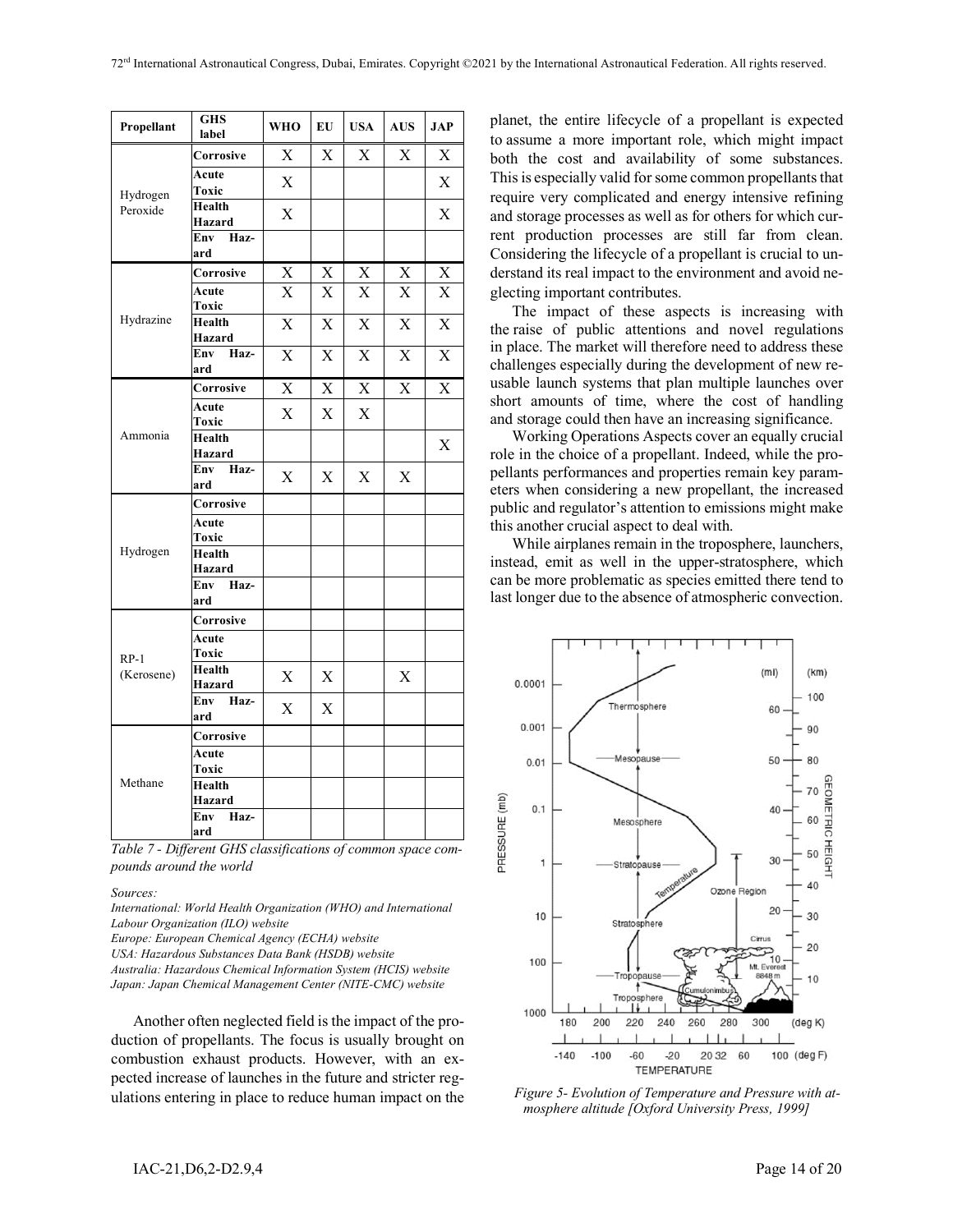As shown in Figure 5, in the stratosphere, the temperature remains roughly constant for approximately 20 km before increasing due to the formation of ozone in 40-50 km altitude. Exhaust products directly emitted at very high temperature in these areas can endanger the fragile ozone layer which protects Earth against harmful radiations. In addition, these can also affect the Earths radiative properties and contribute in unexpected ways to anthropogenic climate change. This issue becomes more concerning at a time where space tourism is growing so popular and where space travel will boom in the next years/decades. As referred to in [33], rocket launch exhaust plumes, regardless of the propellant type, all contain nitrous oxides (NOx), hydroxide (OH), and water vapor (H2O), which lead to ozone depletion, and some contain non-negligible quantities of black carbon and other aerosols which may contribute to climate forcing [119], [33]. In addition, certain exhaust gasses contribute to localized toxicity levels and affect air quality. While the impact of rocket emissions on the environment may vary significantly from one propulsion system to the other, this issue needs to be carefully looked at and quantified in order to safely boost space activities without damaging our environment [91]. Indeed, while there were some significant studies made on Solid Rocket Motors rockets, the lack of information on LREs is concerning. The effect of these aforementioned chemicals on our atmosphere is still unknown, but may be dramatically harmful. This issue requires more data to first be quantified and then controlled to approach launchers in a greener way.

### Foreseeable green developments

New developments are needed not only for the booster engines but also for the entire propulsive system, including attitude and reaction control thrusters of the launching vehicles. Indeed, since during the early stage of a generic Reusable Launch Vehicle (RLV) reentry flight, the atmospheric forces are still too small to allow a complete vehicle control, the presence of a Reaction Control System (RCS) as major attitude control device is necessary [92]. Currently used technologies are cold gas, mono-propellant or hypergolic bi-propellant systems, depending on mission requirements and necessary thrust level. Each one has advantages and disadvantages from a performances point of view, but one of the main problems of the mono- and bi- propellant systems is that most of the applications rely on hydrazine or its derivatives like Monomethyl hydrazine (MMH). Hydrazine is a well-known space propellant used since the 1960s, it has good performances and supports cold start, which means it ignites when put in contact with a catalytic bed.

Unfortunately, it is also a very toxic agent, harmful for both the humans and the environment, which requires elaborate safety measures to be handled [87] [93]. This increases the overall cost and complexity of the systems, as well as extends the health and safety risks. Hydrazine is currently in the EU's list of Substances of Very High Concern (SVHC) even though it has been the most commonly used rocket propellant for decades.

A lot of efforts are made in various research centers to find a valid alternative to hydrazine, using substances usually referred to as 'green propellants'. Defining and categorizing these substances together with their effects on human health and environment is a complex and multifaceted task, but it is nonetheless a key passage to identify worthy alternatives to current technologies. Some substances are known from decades and some related technologies are certified. However, the majority of applications are still immature and need more developments and tests. This is especially valid considering that some of the alternative substances, such as Hydrogen Peroxide or some ionic liquids, have materials compatibility issues or generate a very high combustion temperature.

It is clear that an alternative to Hydrazine is foreseeable and possible, but money and effort must be invested on its development and use. Progressing the Technology Readiness Level (TRL) of alternative propellant technologies will allow not only the replacement of dangerous substances, but also a potential reduction of cost and increase of performances.

While the effects of main stages emissions in the upper atmosphere are yet to be fully understood, the consequences of using some other toxic substances are well known. A shift from these harmful compounds to safer ones is foreseeable not only for main stage applications but also for other space operations such as upper stages and satellites propulsive systems [91].

# Section summary

With an increasing number of launches expected in the near future, identifying a non-toxic and environmentally-friendly propellant becomes truly important. However, the current lack of international consensus on toxicity and environmental regulations makes this task a real challenge which must be addressed. Indeed, understanding the effects of the chemical fuels on human health and on the environment is crucial to foresee a sustainable long-term development of space activities. First, the effects of LREs exhaust products must be evaluated to then be minimized in a second time. Many parameters and still unknown or not well-understood regarding that issue but there are already some alarming signs that the problem may be significant.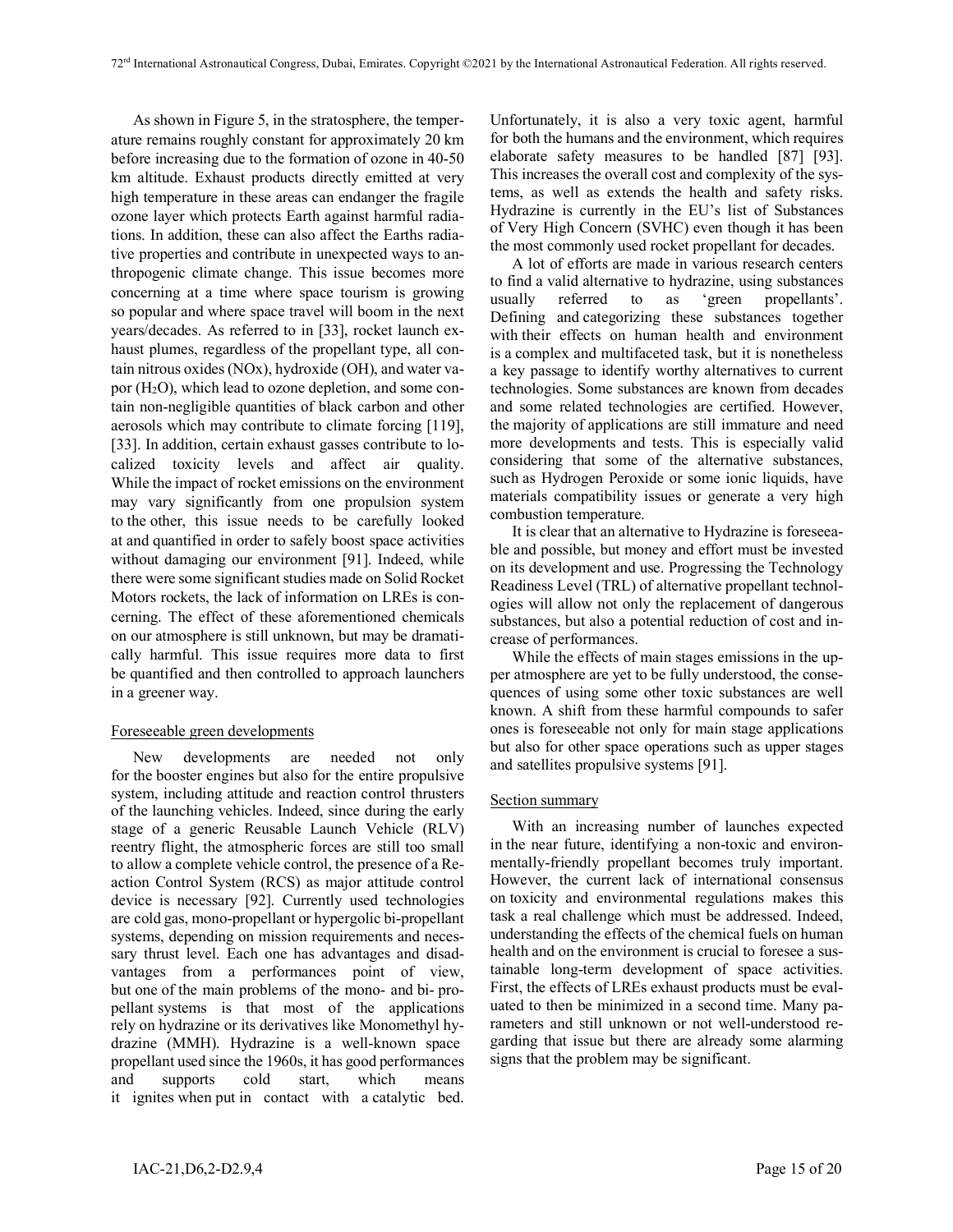# IV. SUMMARY AND CONCLUSIONS

Within this paper various design strategies for reusable launch vehicles which are currently being developed within the ASCenSIon consortium were presented. The capabilities to thoroughly compare different RLV concept at early design stages aims to leverage on fast and efficient engineering methods suitable for early conceptual stages in combination with surrogate and multifidelity approaches. In addition, different systematic design methodologies for reusable launchers based on parametric design methods, and deterministic and uncertainty based MDAO were synthesised. Furthermore, the main aspects of the modern RLV systems were discussed including:

- MDAO methods for RLVs MDAO shows promising characteristics that can increase system design loop efficiency while achieving larger optimality. It is also fundamental to quantify uncertainty in our engineering models and include it in the design process at early design phases;
- impact of reusability on high-level requirements for the propulsion system – which favours novel approaches and concepts from the early phases of design. These requirements come as consequence of boost-back manoeuvres and within our paper have been organized in lists: one specific for the engine and a more general one for the overall propulsion system;
- the current SOTA for aerospike engines, dual-bell and expansion-deflection nozzles with references to the most recent studies and European projects;
- methods towards fatigue life analysis of the most critical LPRE components and health monitoring implementation using methodological decisions – w.r.t. space systems as well as fatigue life analysis for RLVs. It was shown that the best solution is represented by a hierarchical and physics-based system. The distribution of sensors capabilities following from the hierarchical level is based on an inverse trend of analytical coverage and data extraction accuracy moving from the high to the low architectural system layers;
- environmental impact in the context of the increasing number of launches and the importance of identifying a non-toxic and environmentally-friendly propellant. The possible approach to launcher system from a propellant point of view could be greener concerns the attitude control thrusters included in the propulsive system of main stages. While this kind of system is often relatively simple and located in the upper stage, it holds in store many future innovations with e.g. the switch from the most common but very toxic hydrazine to new and more human- and environmentally-friendly compounds often referred to as "green propellants".

### Outlook

The future work within the ASCenSIon will address the integration of reliability considerations as the ones described in within the MDAO process. With these activities, it is expected to advance the state of art of MDAO with applicability to large scale synthesis of reusable launchers at conceptual and preliminary design stages. Furthermore, the development of concepts connected with propulsion and mission analysis are currently researched. This includes the trade-off studies on the RLV architectures with a particular focus on the LPRE as well as recovery strategies. In the frame of our research, the propulsion modelling for reusable LPRE application incorporate 3 main aspects:

- ability to evaluate the health status of a given component including diagnostics techniques regarding fault – detection, propagation analysis, isolation and identification with the aim of specifying the category, source and severity of the fault [94] as well as, prognostic tools for extrapolating the parameters about remaining useful life of the system;
- tailored design methodology suitable for designated number of missions with given engine architecture supported by the system level simulation (SLS) and EcosimPro ESPSS - European Space Propulsion Simulation Toolkit used for propulsion modeling;
- in-depth studies with evaluation of the remaining life of the critical components (e.g. combustion chamber or turbine blades) through damage accumulation/creep life prediction models combined with and FEA and programming tools.

These methods and programmes allow for the holistic level representation of the compound engineering problems, accounting for aspects connected to fluid-, structural-, and thermodynamics. The methodologies explained in the previous section will be applied to perform architecture trade-offs of RLVs considering also TSTO and 3STO vehicles, and various recovery strategies from vertical landing to horizontal glide back of main stages. Future investigations on advanced nozzle concepts for main stages applications will be conducted, aiming to both experimental and numerical results, so to enlarge the database on advanced nozzles in retro-flow scenarios. The current version of the Matlab© tool assumes chamber temperature, pressure ratio, molecular mass and specific heat ratio as constant. Nevertheless, these factors have a critical impact on the evaluation of c, c\*,  $A_e / A_t$ ,  $v_e / v_t$  and Isp and further iteration of the simulator will consider also variations for off-design performance, different chemical equilibrium models, mixture ratios and propellant combinations (in general, the more complex the molecule, or the higher the temperature, the lower the value of  $\gamma$  [73]). The models will also include realistic losses due to transition between operative modes [38] [52], non-isoentropic expansions and realistic exit condition (3-D phenomena).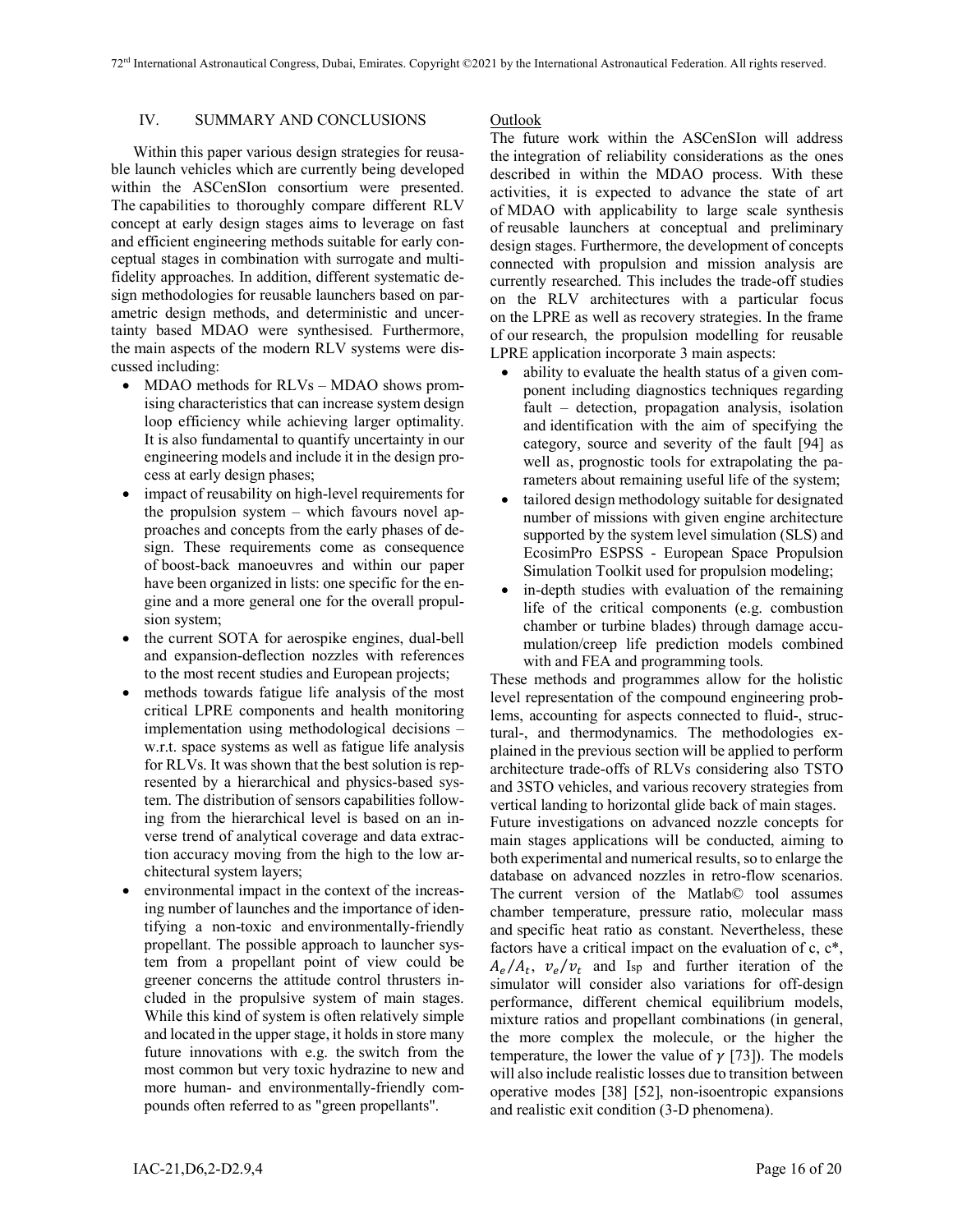| Nomenclature      |                                 |
|-------------------|---------------------------------|
| γ                 | Isoentropic exponent            |
| ε                 | Nozzle area ratio               |
| $\epsilon$        | Altitude compensating factor    |
| Ae                | Nozzle exit area                |
| At                | Nozzle throat area              |
| $\mathbf{c}$      | Effective exhaust velocity      |
| $c^*$             | Characteristic Velocity         |
| CF                | Thrust coefficient              |
| CF <sub>adp</sub> | Adapted thrust coefficient      |
| CF <sub>opt</sub> | Optimum thrust coefficient      |
| F                 | Thrust force                    |
| Kg                | Kilogram (mass unit)            |
| Isp               | Vacuum Specific Impulse         |
| m                 | Meter (distance unit)           |
| N                 | Newton (force unit)             |
| pamb              | Ambient pressure                |
| pc                | Engine chamber pressure         |
| pe                | Nozzle exit pressure            |
| pw                | Wall pressure                   |
| Pa                | Pascal (pressure unit)          |
| S                 | Second (time unit)              |
| Ve                | Gas velocity leaving the nozzle |
| Vt                | Gas velocity at nozzle throat   |

### **Nomenclature | Acronyms | Abberviations**

|  | Acronyms/Abbreviations |  |
|--|------------------------|--|
|--|------------------------|--|

| $1-D$           | One Dimensional                         |
|-----------------|-----------------------------------------|
| $3-D$           | Three Dimensional                       |
| AE              | Aerospike Engine                        |
| AM              | <b>Additive Manufacturing</b>           |
| <b>ANC</b>      | <b>Advanced Nozzle Concepts</b>         |
| ASCenSIon       | Advancing Space Access Capabilities     |
|                 | Reusability and Multiple Satellite In-  |
|                 | jection                                 |
| BD              | Dual-Bell                               |
| <b>CFD</b>      | <b>Computational Fluid Dynamics</b>     |
| ED              | <b>Expansion-Deflection Nozzle</b>      |
| FAF             | Fatigue Analysis Factor                 |
| <b>FEA</b>      | Finite Element Analysis                 |
| <b>FMECA</b>    | Fault Mode Effect and Criticality Anal- |
|                 | ysis                                    |
| <b>FTA</b>      | <b>Fault Tree Analysis</b>              |
| <b>GEO</b>      | Geostationary Orbit                     |
| <b>GNC</b>      | Guidance, Navigation & Control          |
| <b>HCF</b>      | High Cycle Fatigue                      |
| HМ              | <b>Health Monitoring</b>                |
| LCF             | Low Cycle Fatigue                       |
| LO <sub>x</sub> | Liquid Oxygen                           |
| <b>MDAO</b>     | Multi-disciplinary Design Analysis &    |
|                 | Optimization                            |
| <b>NASA</b>     | National Aeronautics and Space          |
|                 | Administration                          |
| <b>NPR</b>      | Nozzle Pressure Ratio                   |
| RLV             | Reusable Launch Vehicle                 |
| <b>RPN</b>      | <b>Risk Probability Number</b>          |

| RUL          | Remaining Useful Life                |
|--------------|--------------------------------------|
| <b>SITVC</b> | Secondary Injection Thrust Vectoring |
|              | Control                              |
| <b>SOTA</b>  | State-of-the-Art                     |
| <b>SSSP</b>  | Space Shuttle Synthesis Program      |
| SSTO         | Single Stage To Orbit                |
| STD          | Standard                             |
| <b>TSTO</b>  | Two-Stage To Orbit                   |
| TRL          | <b>Technology Readiness Level</b>    |
| <b>TVC</b>   | <b>Thrust Vectoring Control</b>      |
| <b>VTVL</b>  | Vertical Take-off, Vertical Landing  |
| <b>XDSM</b>  | eXtended Design Structure Matrix     |

#### **Acknowledgement**

The project leading to this application has received funding from the European Union's Horizon 2020 research and innovation programme under the Marie Skłodowska-Curie grant agreement No 860956.



#### References

| [1] |  |  | President's Science Advisory Committee, "The Space         |  |
|-----|--|--|------------------------------------------------------------|--|
|     |  |  | Program in the Post Apollo Period," Washington, DC, U.S.A. |  |

- [2] M. Sippel, Introducing the SpaceLiner Vision, 7th International Symposium on Launcher Techno-logies, Barcelona, Spain, April 2- 5, 2007.
- [3] J. Wu, "Liquid-propellant rocket engines health-monitoring A survey," 2005.
- [4] Y. I. Jenie, A. C. Asyary and R. E. Poetro, "Preliminary design of a liquid propellant engine for a reusable sounding rocket," *Journal of Physics: Conference Series,* vol. 1130, no. 1, 2018.
- [5] S. Pérez-Roca, J. Marzat, H. Piet-Lahanier, N. Langlois, F. Farago, M. Galeotta and S. Le Gonidec, "A survey of automatic control methods for liquid-propellant rocket engines," 2019.
- [6] I. Borovik, D. Borovikov and A. Protopopov, "Optimization of Liquid Rocket propulsion system for Reusable Orbital Transfer Vehicle," 2019.
- [7] M. Sippel, S. Stappert and L. Bussler, "High-performance, partially reusable launchers for Europe," 2020.
- [8] A. Lorenzo, C.F., Merrill, W.C., Musgrave, J.L., Ray, "Controls concepts for next generation reusable rocket engines," 1995.
- [9] W. Zhang, Failure characteristics analysis and fault diagnosis for liquid rocket engines, 2016, pp. 1-401.
- [10] A. Babu, A. Asraff and N. Philip, "Fatigue Life Prediction of a Rocket Combustion Chamber," 2014.
- [11] European Union, "https://ec.europa.eu/info/strategy/priorities-2019-2024/european-green-deal\_en#highlights," [Online].
- [12] M. T. Vernacchia and K. J. Mathesius, "Strategies for Reuse of Launch Vehicle First Stages," in *69th International Astronautical Congress IAC*, 2018.
- [13] J. M. Utterback and F. F. Suárez, "Innovation, competition, and industry structure," *Research Policy,* vol. 22, no. 1, pp. 1-21, 1993.
- [14] W. E. Hammond, Design Methodologies for Space Transportation Systems, Reston ,VA: American Institute of Aeronautics and Astronautics, 2001.
- [15] L. F. Rowell, R. D. Braun, J. R. Olds and R. Unal, "Multidisciplinary Conceptual Design Optimization of Space Transportation Systems," *Journal of Aircraft,* vol. 36, no. 1, pp. 218- 226, 1999.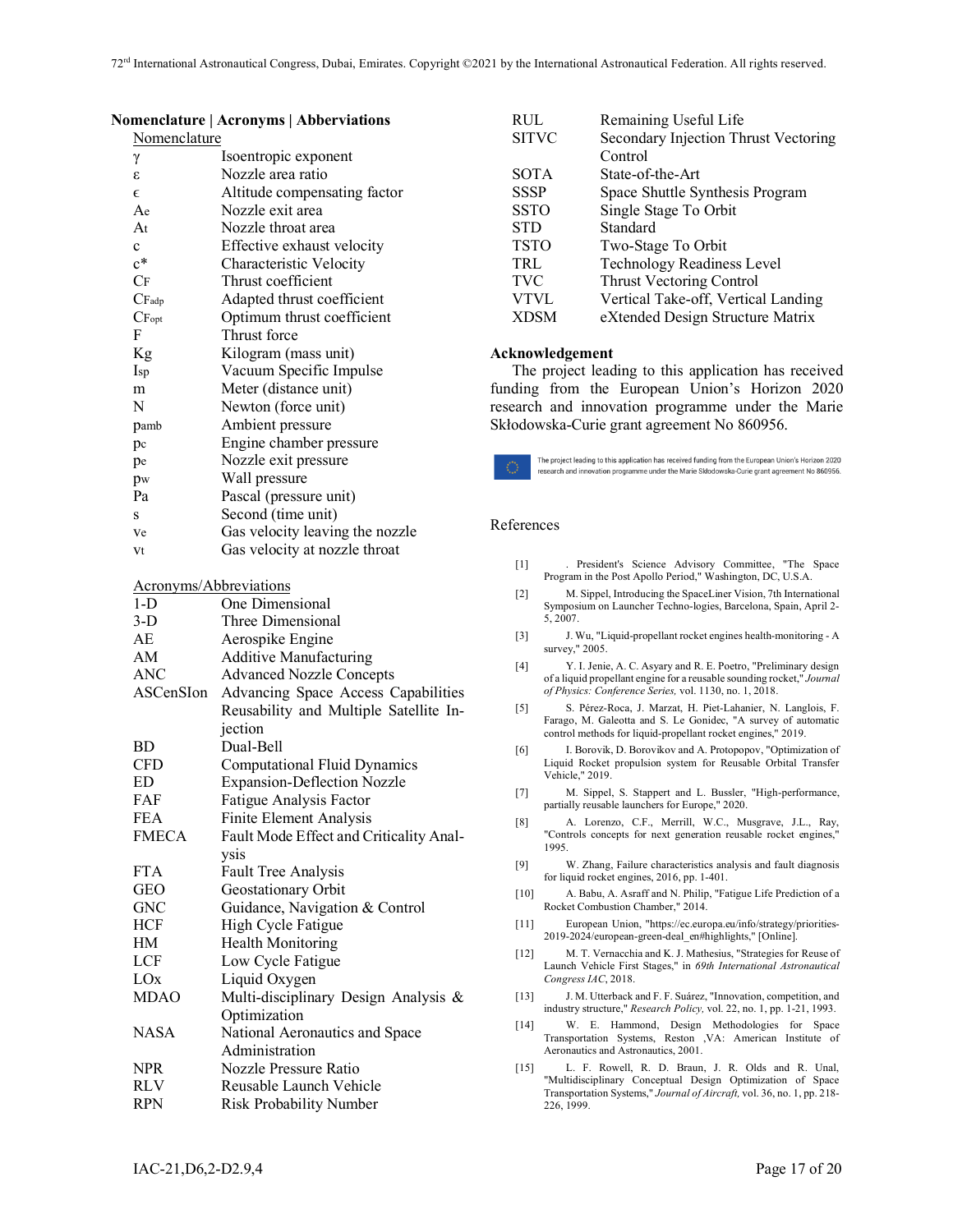- [16] General Dynamics Corp., "Space Shuttle Syn-thesis Program (SSSP), Volume I, Part 1, Engineering and Programming Discussion.," Technical report General Dynamics Corp, 1970.
- [17] T. Tsuchiya and T. Mori, "Optimal Conceptual Design of Two-Stage Reusable Rocket Vehicles Including Trajectory Optimization," *Journal of Spacecraft and Rockets,* vol. 41, no. 5, pp. 770-778, 2004.
- [18] N. F. Brown and J. R. Olds, "Evaluation of Multidisciplinary Optimization Techniques Applied to a Reusable Launch Vehicle, *Journal of Spacecraft and Rockets,* vol. 43, no. 6, pp. 1289-1300, 2006.
- [19] M. Balesdent, N. Bérend and P. Dépincé, "Stagewise Multidisciplinary Design Optimization Formulation for Optimal Design of Expendable Launch Vehicles," *Journal of Spacecraft and Rockets,* vol. 49, no. 4, pp. 720-730, 2012.
- [20] L. Brevault, M. Balesdent and A. Hebbal, "Multi-Objective Multidisciplinary Design Optimization Approach for Partially Reusable Launch Vehicle Design," *Journal of Spacecraft and Rockets,* vol. 57, no. 2, pp. 373-390, 2020.
- [21] R. D. Braun, A. A. Moore and I. M. Kroo, "Collaborative Approach to Launch Vehicle Design," *Journal of Spacecraft and Rockets,* vol. 34, no. 4, pp. 478-486, 1997.
- [22] F. Castellini, M. R. Lavagna, A. Riccardi and C. Büskens, "Quantitative Assessment of Multidisciplinary Design Models for Expendable Launch Vehicles," *Journal of Spacecraft and Rockets,*  vol. 51, no. 1, pp. 343-359, 2014.
- [23] A. B. Lambe and Martins Joaquim R. R. A., "Extensions to the design structure matrix for the description of multidisciplinary design, analysis, and optimization processes," *Structural and Multidisciplinary Optimization,* vol. 46, no. 2, pp. 273-284, 2012.
- [24] V. Hutchinson and J. Olds, "Estimation of Launch Vehicle Propellant Tank Structural Weight Using Simplified Beam Approximation," *40th AIAA/ASME/SAE/ASEE Joint Propulsion Conference and Exhibit,* 2004.
- [25] A. Rittweger, "Semi-analytical methods for rapid predimensioning of launcher structures subjected to Booster load introduction," *Acta Astronautica,* vol. 141, pp. 158-171, 2017.
- [26] M. C. Chambers, M. D. Ardema, A. P. Patron, A. S. Hahn, H. Miura and . Moore Mark D., "Analytical Fuselage and Wing Weight Estimation of Transport Aircraft".
- [27] W. Yao, X. Chen, W. Luo, M. van Tooren and J. Guo, "Review of uncertainty-based multidisciplinary design optimization methods for aerospace vehicles," *Progress in Aerospace Sciences,* vol. 47, no. 6, pp. 450-479, 2011.
- [28] L. Jaeger, C. Gogu, S. Segonds and C. Bes, "Aircraft Multidisciplinary Design Optimization Under Both Model and Design Variables Uncertainty," *Journal of Aircraft,* vol. 50, no. 2, pp. 528-538, 2013.
- [29] D. E. Koelle and H. H. Koelle, "Future low-cost space transportation system analysis," *Acta Astronautica,* vol. 6, no. 12, pp. 1635-1667, 1979.
- [30] M. van Kesteren, B. T. C. Zandbergen, M. Naeije and A. J. P. van Kleef, "Design and Analysis of an Airbone, Solid Propelled, Nanosatellite Launch Vehicle Using Multidisciplinary Design Optimization," *6th European~Conference for Aeronautics and Space~Sciences (EUCASS),* 2015.
- [31] D. Young, "An Innovative Methodology for allocating reliability and cost in a lunar exploration architecture," 2007.
- [32] A. R. Wilson, "Advanced Methods of Life Cycle Assessment for Space Systems," 2018.
- [33] M. N. Ross and P. M. Sheaffer, "Radiative forcing caused by rocket engine emissions," *Earth's Future,* vol. 2, no. 4, pp. 177-196, 2014.
- [34] R. P. Henderson, Martins J. R. R. A. and R. E. Perez, "Aircraft" conceptual design for optimal environmental performance," *The Aeronautical Journal,* vol. 116, no. 1175, pp. 1-22, 2012.
- [35] P.-J. Proesmans and R. Vos, "Airplane Design Optimization for Minimal Global Warming Impact," *AIAA Scitech 2021 Forum,*  2021.
- [36] H. McManus, M. Richards, A. Ross and D. Hastings, "A Framework for Incorporating ilities in Tradespace Studies," *AIAA SPACE 2007 Conference & Exposition,* 2007.
- [37] D. Young, T. Kokan, C. Tanner, I. Clark and A. Wilhite, "Lazarus: A SSTO Hypersonic Vehicle Concept Utilizing RBCC and HEDM Propulsion Technologies," *International Space Planes and Hypersonic Systems and Technologies Conferences,* 2006.
- [38] G. Hagemann, H. Immich, T. V. Nguyen and G. E. Dumnov, "Advanced Rocket Nozzles," 9 1998. [Online].
- [39] C. Bach, S. Schöngarth, B. Bust, M. Propst, J. Sieder-Katzmann and M. Tajmar, "How to steer an aerospike," 10 2018. [Online].
- [40] C. Bach, T. Schmiel, M. Propst, J. Sieder-Katzmann and M. Tajmar, "Key Technologies for Space Exploration developed at TU Dresden," 6 2021. [Online].
- [41] I. Bolgar, S. Scharnowski and C. J. Kähler, "Effects of a Launcher's External Flow on a Dual-Bell Nozzle Flow," 10 2020. [Online]
- [42] J. Campbell and S. M. Cobb, "Aerospike Thrust Chamber Program," 12 1976. [Online].
- [43] G. Letchworth, "X-33 Reusable Launch Vehicle Demonstrator, Spaceport and Range," 1 2019. [Online]. Available: https://doi.org/10.2514/6.2011-7314.
- [44] M. G. D'Agostino, Y. C. Lee and T. S. Wang, "X-33 XRS-2200 Linear Aerospike Sea Level Plume Radiation," 2001.
- [45] M. Buchholz, A. Gloder, S. Gruber, A. Marquardt, L. Meier, M. Müller, M. Propst, M. Riede, A. Selbmann, J. Sieder-Katzmann, M. Tajmar and C. Bach, "Developing a roadmap for the postprocessing of additively manufactured aerospike engines," 10 2020. [Online].
- [46] NEXTAERO, "NextAero," 2018. [Online]. Available: https://nextaero.com.au/.
- [47] N. Mason-Smith, G. Bell, J. Weightman, T. Knast, D. Tan, M. Wong and M. Jurg, "An Additively Manufactured CNG/GOX Aerospike Rocket Engine: Test Results, Performance and Analysis," 9 2017. [Online].
- [48] J. Sieder-Katzmann, M. Propst, M. Tajmar and C. Bach, "INVESTIGATION OF AERODYNAMIC THRUST-VECTOR CONTROL FOR AERO-SPIKE NOZZLES IN COLD-GAS EXPERIMENTS," 2021. [Online].
- [49] J. Sieder-Katzmann, M. Propst, R. Stark, D. Schneider, S. General, M. Tajmar and C. Bach, "ACTiVE Experimental set up and first results of cold gas measurements for linear aerospike nozzles with secondary fluid injection for thrust vectoring," 2019. [Online].
- [50] A. Ferrero, A. Conte, E. Martelli, F. Nasuti and D. Pastrone, "Dual-bell nozzle for space launchers with fluidic control of transition," *AIAA Propulsion and Energy 2021 Forum,* 7 2021.
- [51] K. Q. M. F. H. C. O. H. C. Génin R. Stark, "Dual Bell Nozzle Contour Optimization," 2012. [Online].
- [52] I. Bolgar, S. Scharnowski and C. J. Kähler, "Experimental analysis of the interaction between a Dual-Bell nozzle with an external flow field aft of a backward-facing step," 2018. [Online].
- [53] N. V. Taylor and C. M. Hempsell, "Optimising expansion deflection nozzles for vacuum thrust," 10 2004. [Online].
- [54] N. Taylor, J. Steelant and R. Bond, "Experimental comparison of Dual Bell and Expansion Deflection Nozzles," 2011. [Online].
- [55] AviationWeek, "Firefly Targets late Fall For Alpha Aerospike Rocket Tests," 8 2016. [Online]. Available: http://aviationweek.com/space/firefly-targets-late-fall-alphaaerospike-rocket-tests.
- [56] PangeaAerospace, "Pangea Aerospace. Meso rocket," 2018. [Online]. Available: https://www.pangeaaerospace.com/mesorocket/.
- [57] K. S. #4, "Can Space Propulsion Reusability turn dreams in reality?," 3 2021. [Online].
- [58] N. O. T. Measurement, "NASA-STD-5019A FRACTURE REQUIREMENTS FOR HARDWARE," 2020.
- [59] NASA, "NASA-STD-6016B Standard Materials and Processes Requirements for Spacecraft," 2020.
- [60] N. T. Standard, "NASA-STD-5012B STRENGTH AND LIFE ASSESSMENT REQUIREMENTS FOR LIQUID-FUELED SPACE PROPULSION SYSTEM ENGINES," 2016.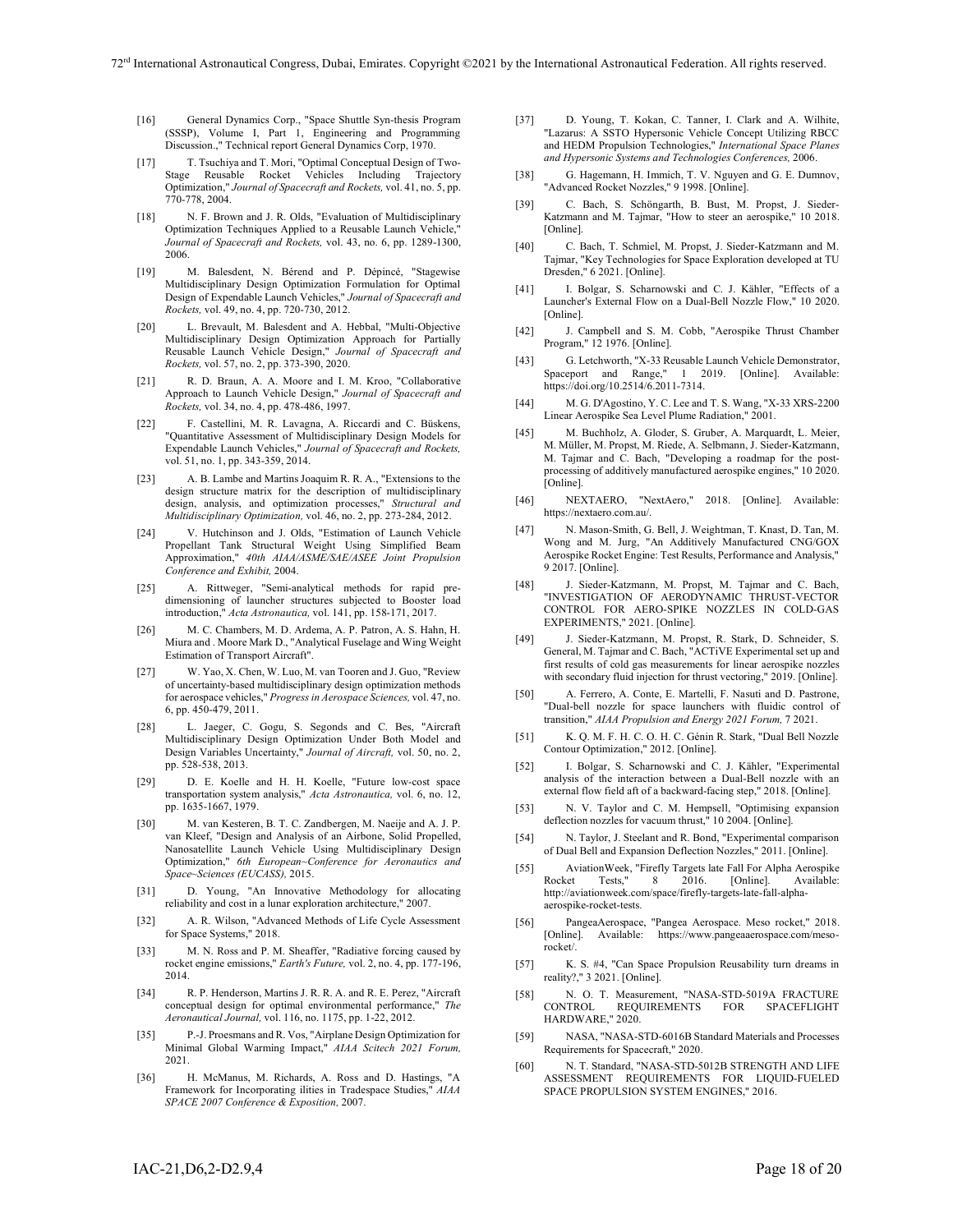- [61] M. Sippel, S. Stappert, J. Wilken, N. Darkow, S. Cain, S. Krause, T. Reimer, C. Rauh, D. Stefaniak, M. Beerhorst, T. Thiel, R. Kronen, L. E. Briese, P. Acquatella, K. Schnepper and J. Riccius, "Focused research on RLV-technologies:the DLR project AKIRA," 2019. [Online].
- [62] S. Stappert, J. Wilken, L. Bussler and M. Sippel, "A Systematic Assessment and Comparison of Reusable First Stage Return Options," 2019. [Online]. Available: https://elib.dlr.de/133400/.
- [63] C. C. L. W. J. W. J. K. S. G. E. Dumont T. Ecker, "CALLISTO - Reusable VTVL launcher first stage demonstrator," 2018. [Online]. Available: https://elib.dlr.de/119728/1/406\_DUMONT.pdf.
- [64] O. Gogdet, J. Mansouri, J. Breteau, A. Patureau De Mirand and E. LouassS, "LAUNCH VEHICLES SYSTEM STUDIES IN THE FUTURE LAUNCHERS PREPARATORY PROGRAMME: THE REUSABILITY OPTION FOR ARIANE EVOLUTIONS," 2019. [Online].
- [65] CNES, "Themis Launcher," 2021. [Online]. Available: https://themis-lanceur.cnes.fr/en/themis-launcher.
- [66] J. I. LLC, "Report on Falcon 9," 2016.
- [67] E. Musk, "Answer on twitter by Elon Musk on 19/08/2020," 2020. [Online]. Available: https://twitter.com/elonmusk.
- [68] SpaceXStats, "SpaceX Stats," 2018. [Online]. Available: https://www.spacexstats.xyz/#upcoming-next.
- [69] P. N. a. S. Geron, "Performance Analysis of an Infinite Array Linear Clustered Plug Nozzle," *Journal of Propulsion and Power,*  no. DOI: 10.2514/1.20094 , 2007.
- [70] M. O. e. Al., "Plug Nozzles: Summary of Flow Features and Engine Performance," *AIAA Aerospace Sciences Meeting & Exhibit,*  2002.
- [71] M. O. E. M. F. Nasuti, "Numerical Study of Transition between the two operating modes of Dual-Bell Nozzles," *Joint Propulsion Conference & Exhibit,* 2002.
- [72] M. O. F. Nasuti, "Advanced Rocket Nozzles," *International Space Planes and Hypersonic Systems and Technologies Conference,* 2001.
- [73] G. Sutton and O. Biblarz, Rocket Propulsion Elements, Wiley, 2017.
- [74] H. Taylor, "Optimising expansion deflection nozzles for vacuum thrust," *The Aeronautical Journal,* 2004.
- [75] S. B. Taylor, "Experimental comparison of Dual Bell and Expansion Deflection Nozzles," *Joint Propulsion Conference & Exhibit,* 2011.
- [76] H. Mårtensson, S. Andersson, S. Trollheden and S. Brodin, "Rocket Engines: Turbomachinery," *Advances on Propulsion Technology ,* 2008.
- [77] D. Preclik, G. Hagemann, O. Knab, L. Brummer, C. Mäding, D. Wiedmann and P. Vuillermoz, "LOX/hydrocarbon propellant trade considerations for future reusable liquid booster engines," 2005.
- [78] S. S. K. C. D. M. A. P.-H. Stephen B Johnson Thomas J. Gormley, System health management with aerospace applications, Wiley, Ed., Wiley, 2011.
- [79] N. Lybeck, J. Coble, M. Tawfik and L. J. Bond, "An Assessment of Integrated Health Management (IHM) Frameworks," *3rd International Conference on NPP Life Management (PLiM) for Long Term Operations (LTO),* 5 2021.
- [80] C. M. Ashok N. Srivastava Robert W. Mah, Integrated Vehicle Health Management"Automated detection, diagnosis, prognosis to enable mitigation of adverse events during flight.", N. Aeronautics and S. A. A. R. M. D. A. S. Program, Eds., NASA, 2009.
- [81] D. Huzel, H. David, H. Arbit, W. R. Bissell, M. P. Cardenas, E. H. Cross, K. C. Gaspar, W. Gillon, E. D. J. Iii, J. G. Perry and W. M. Stanley, MODERN ENGINEERING FOR DESIGN OF LIQUID-PROPELLANT ROCKET ENGINES.
- [82] J. A. Castrigno, S. J. Engel and B. J. Gilmartin, "Vehicle Health Management: Architectures and Technologies," *Technology Review Journal,* 3 2006.
- [83] S. U. M. J. A. W. J. M. O. M. Waxenegger-Wilfing G., "Early Detection of Thermoacoustic Instabilities in a Cryogenic Rocket Thrust Chamber using Combustion Noise Features and Machine Learning," 2020.
- [84] E. Balaban, A. Saxena, S. Narasimhan, I. Roychoudhury, M. Koopmans, C. Ott and K. Goebel, "Prognostic Health-Management System Development for Electromechanical Actuators," *Journal of Aerospace Information Systems,* vol. 12, no. 3, pp. 329-344, 3 2015.
- [85] J. Fraden, Handbook of Modern Sensors, Springer International Publishing, 2016.
- [86] E. S. P. I. (ESPI), "Emerging Spacefaring Nations," June 2021.
- [87] R. L. Sackheim and R. K. Masse, "Green Propulsion Advancement: Challenging the Maturity of Monopropellant Hydrazine," *Journal of Propulsion and Power,* 2014.
- [88] International Panel on Chemical Pollution, "https://www.ipcp.ch/," [Online].
- [89] United Nations, "Globally Harmonized System of Classifiation and Labeling of Chemicals (GHS)," 2020.
- [90] C. Koroneos, A. Dompros, G. Roumbas and N. Moussiopoulos, "Life Cycle Assessment of Kerosene Used in Aviation," Laboratory of Heat Transfer and Environmental Engineering, Aristotle University of Thessaloniki.
- [91] J. .. Dallas, S. Raval, J. A. Gaitan, S. Saydam and A. Dempster, "The environmental impact of emissions from space launches: A comprehensive review," *Journal of Cleaner Production,* 2020.
- [92] D. Meinhardt and O. Morgan, "Monopropellant selection criteria - Hydrazine and other options," in *35th Joint Propulsion Conference and Exhibit*, 1999.
- [93] M. RUSSI, "A survey of monopropellant hydrazine thruster technology," in *9th Propulsion Conference*, 1973.
- [94] S. X. Ding, Model-based Fault Diagnosis Techniques, 2008.
- [95] N. G. Reuseable, "sntroltil Concepts for Next Generation Reuseable Rmket".
- [96] P. M. S. Martin N. Ross, "Radiative forcing caused by rocket engine emissions," *Earth's Future,* 2014.
- [97] D. W. T. Martin N. Ross, "The Coming Surge of Rocket Emissions," *EOS, Advancing Earth and Space Science,* 24 September 2019.
- [98] S. R. J. A. G. S. S. A. D. J.A . Dallas, "The environmental impact of emissions from space launches: A comprehensive review," *Journal of Cleaner Production,* 2020.
- [99] N. A. R. C. Harry W. Jones, "The Recent Large Reduction in Space Launch Cost," 2018.
- [100] U. Gotzig, "Challenges and Economic Benefits of Green Propellants for Satellite Propulsion," in *7TH EUROPEAN CONFERENCE FOR AERONAUTICS AND SPACE SCIENCES (EUCASS)*, 2015.
- [101] J. Giles, "Study links sickness to Russian launch site," *Nature,*  vol. 433, p. 95, 2005.
- [102] U. S. K. G. K.-D. G. Ch. Voigt, "Impact of Rocket Exhaust Plumes on Atmospheric Composition and Climate - an overview," *Progress in Propulsion Physics,* 2013.
- [103] J. Sobieszczanski-Sobieski, A. Morris and M. Tooren, Multidisciplinary Design Optimization Supported by Knowledge Based Engineer, John Wiley & Sons, 2015.
- [104] J. Sobieszczanski-Sobieski, . Barthelemy J. F. M. and G. L. Giles, "Aerospace engineering design by systematic decomposition and multilevel optimization".
- [105] W. E. Hammond, Space transportation: a systems approach to analysis and design, Version 1.0 ed., Reston, VA: American Institute of Aeronautics and Astronautics, 1999.
- [106] L. Brevault, M. Balesdent and J. Morio, Aerospace system analysis and optimization in uncertainty, vol. volume 156, Cham, Switzerland: Springer, 2020.
- [107] J. C. Blair, . Ryan R. S., L. A. Schutzenhofer and W. R. Humphries, "Launch Vehicle Design Process: Characterization, Technical Integration, and Lessons Learned".
- [108] M. Balesdent, L. Brevault, N. B. Price, S. Defoort, R. Le Riche, N.-H. Kim, R. T. Haftka and N. Bérend, "Advanced Space Vehicle Design Taking into Account Multidisciplinary Couplings and Mixed Epistemic/Aleatory Uncertainties," *Space Engineering,* vol. 114, pp. 1-48, 2016.
- [109] J. L. Orlando and Meyers J. F., "Analysis and Design of Missile Structures," *Analysis and Design of Flight Vehicle Structures,* vol. Part E, 1973.